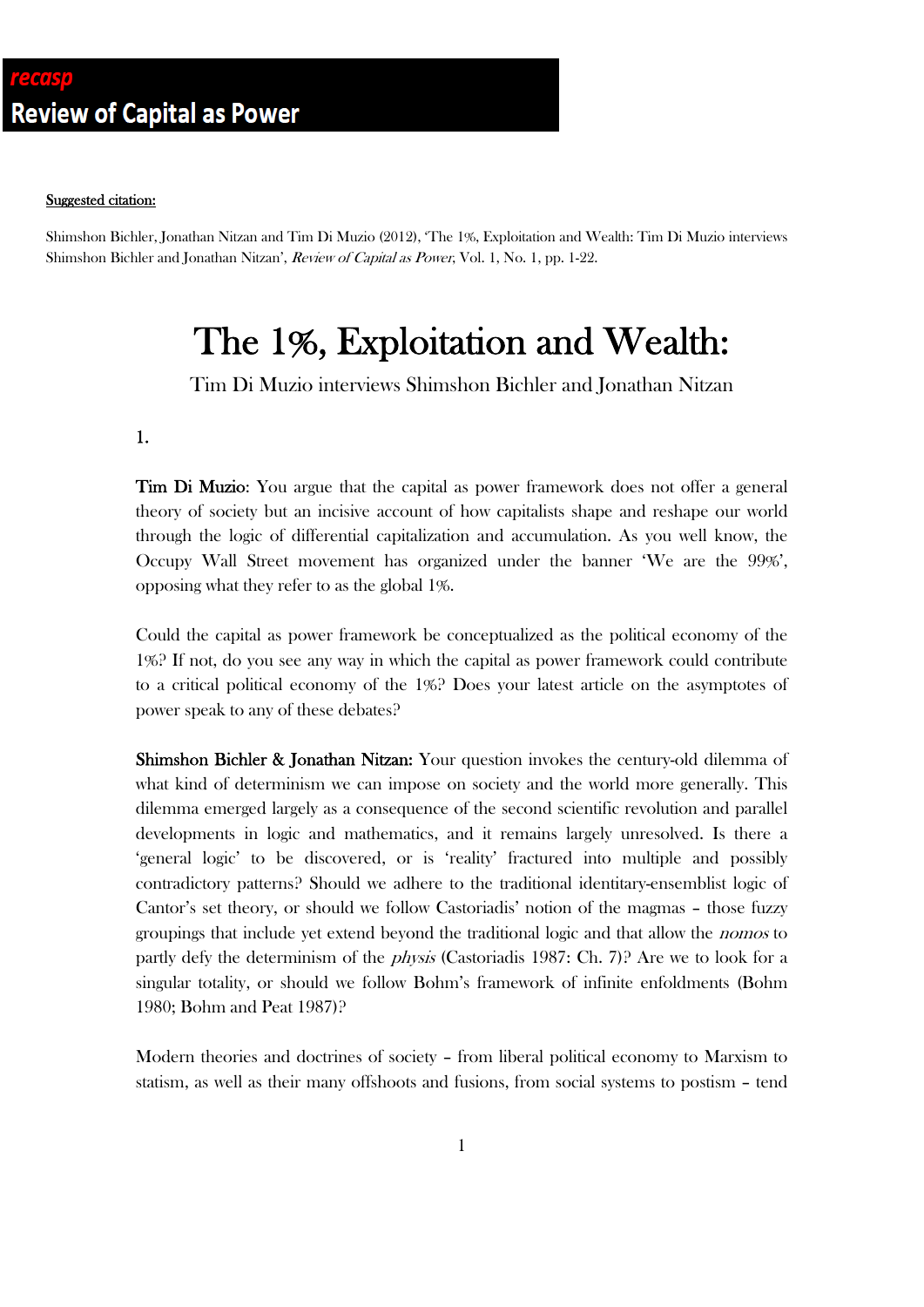to follow the traditional path, each imposing its own determinism, logic and rules. These impositions may be natural or historical, positivist or dialectical, simple or complex. Most of them imitate the determinism of the first scientific revolution, while a few, mainly of the postist variety, reject determinism altogether (although this wholesale rejection is itself a form of determinism). But whatever the approach, the imposition tends to be *universal*: each approach articulates its rules, structures and patterns (or their absence) in general terms, applicable to *society as whole*.

It is important to note, though, that the origin of these universal approaches is always particular: liberalism originally spoke for the interests of capitalists, Marxism for those of workers and statism for the state apparatus. And in each case, the particular starting point has been leveraged into a complete theory of society: liberalism claims the principles of utility and productivity to be inherent in every social atom; Marxism makes labour time the linchpin of both the accumulation of capital and the resistance of workers; and statism sees the imperatives of the state as the governing rationale of modern society.

Our own analysis of capitalism rejects these particular-cum-universal views. Our principal aim, as you indicate, is to understand not society 'in general', but the underlying logic of its ruling class. We call this logic the 'capitalist mode of power'. If there is a meaningful determination in capitalism, we argue, it can be found only in the uncompromising ethos, rituals, institutions and organizations that the ruling class imposes on itself and everyone else. It is only here, in the 'megamachine of capital', that we can expect to observe fairly stable structures and patterns, or at least to estimate their statistical hierarchies and boundaries. Our research on dominant capital and differential accumulation strives to substantiate this view.

But the logic of the capitalist regime, although universalizing, is by no means intrinsic. It permeates everything, but it is not inherent. It does not spring up naturally, on its own. For this logic to exist, capitalists have to relentlessly impose, force and imprint it on every living tissue of society. And they are compelled to do so because enfolded in their logic is the greatest menace of all: an unknown magma of meanings and significations that capital cannot grasp or mould, but merely cap and withhold. This magma is like the infinite irrationality that pervades and upsets the apparent smoothness of Pythagorean rationality. It is the bedrock of humane resistance and change, the creative energy of society than hasn't succumbed to the capitalist mode of power. And because this humane energy lies outside the logic of capital as power, it cannot be examined and analyzed – let alone predicted – by that logic.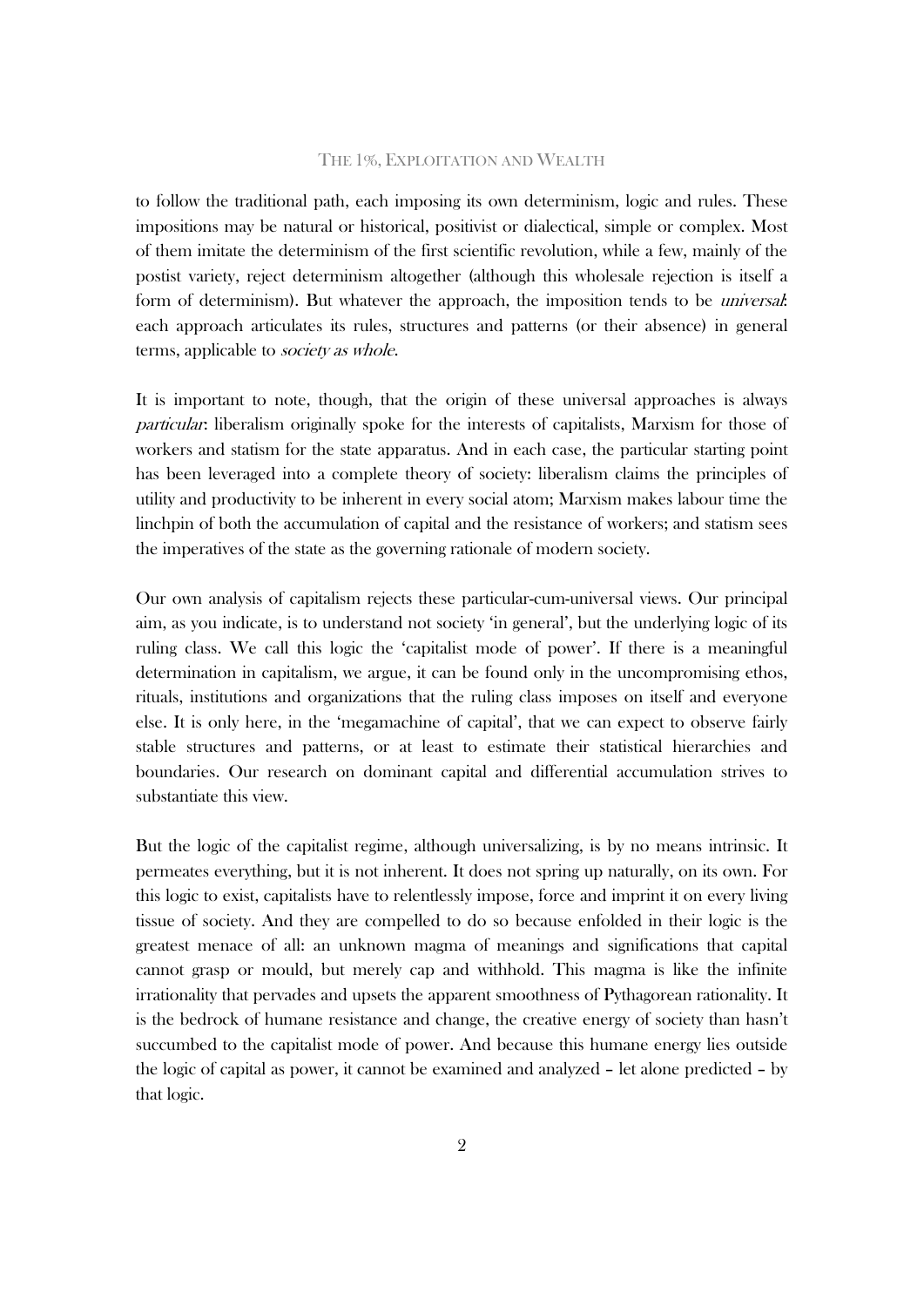Now, on the face of it, this portrayal seems consistent with your suggestion: if we think of dominant capital as represented by what the Occupy movement calls the 1% and the underlying magma of humanity as proxied by the remaining 99%, can we not treat the theory of capital as power as the political economy of the 1%?

Unfortunately, the answer is not as simple as it may seem. Our framework seeks to research, theorize and negate the way in which the ruling class *creoders* – or creates the order of – the capitalist mode of power. And in that respect, it certainly resonates, at least in spirit and motivation, with the anti-systemic Occupy movement, particularly with those who emphasize autonomy and direct democracy. But we need to bear in mind here that the capitalist ruling class is not the same thing as the 1%, and that its mode of power cannot be reduced to a simple contrast between rich and poor.

Begin with the numbers. Who are the 1%, and who are the 99% that the Occupy movement calls 'We'? Strictly speaking, the 1% consists of the top income earners and asset holders in society. If we were to rank every individual according to what he or she earns and owns and set the top percentile as our cut-off point, those above that point will constitute 'the 1%', and the 99% below it will comprise the 'We'.

This, though, is not the only possible division. We can use any other cut-off point. For example, we can contrast the top 0.1% with the bottom 99.9%, or the top 10% with the bottom 90%, etc. These divisions are obviously all arbitrary, so their association with the ruling class is loose to begin with. More importantly, these divisions are usually used not to examine the structure of power or the ways in which this power is imposed, but to accentuate the contrast between the 'rich' and the 'poor'. Most commonly, they are marshalled to show that the top strata of society have 'access to resources' and live lavishly, while the bottom strata lack such access and are left to feed on the crumbs.

This focus on 'rich versus poor' is not accidental. The Occupy movement is largely a reaction to the current systemic crisis. The movement decries the outcome of the crisis, but, so far, it has had little or nothing to say about the causes of the crisis, let alone on what can be done about them. And this reaction is hardly unique. Note that the present systemic crisis started not in 2008, but in 2000 or even earlier, and that it was accompanied, from the beginning, by increasing counter-systemic reverberations. The reverberations were first felt in 1998 (a year after the 1997 Asian Crisis) with the anti-globalization demonstrations in Seattle; they continued with the growth of the ecological movement; and they spread further with the recent popular uprisings in the Middle East and elsewhere. However, so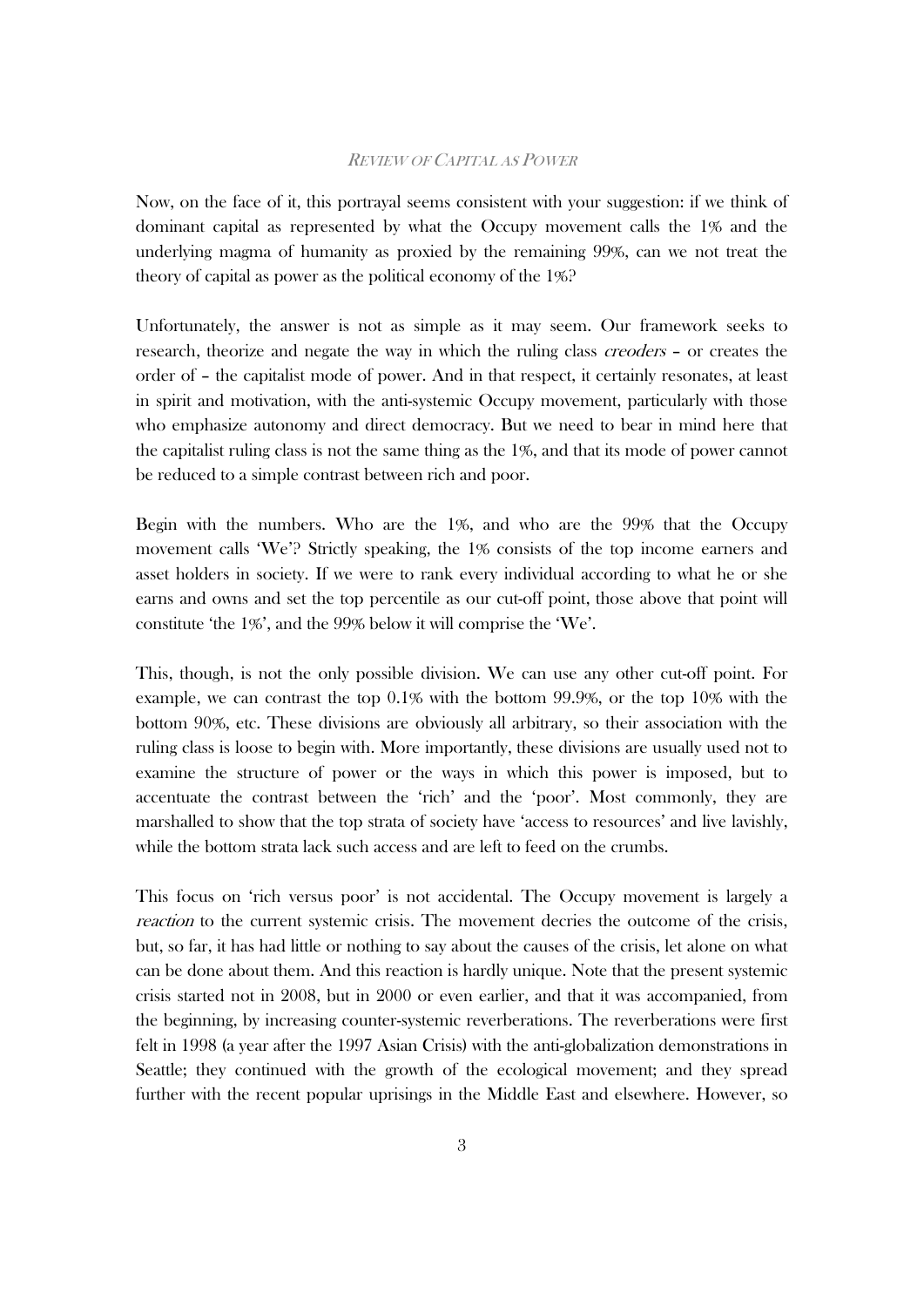far, these counter-systemic movements, although full of energy, remain acts of protestation. They abhor the apparent injustice, inefficiency and corruption of the system, but they do not offer a meaningful alterative to that system. They point their finger at greedy corporations and financial intermediaries that 'mismanage' our resources and highjack our future; they accuse governments of being corrupt, complacent, or simply unable to regulate the 'excesses' of the system; and they blame these maladies for a growing inequality that allows the top 1% to engross a disproportionate share of society's 'wealth'. But they find it difficult to explain how any of these developments can be *fundamentally* altered.

In our view, the key reason for this difficulty is that these counter-systemic movements remain hostage to the very capitalist cosmology they contest. This cosmology – which all political economists, left and right, seem to share, and which the protesters, unknowingly, tend to reproduce – rests on three key premises. The first premise is that 'economics' and 'politics' are two distinct realms of society; the second premise is that the economy is an 'objective' productive entity that obeys a set of mechanical functions (in the liberal case) or historical laws of motion (in the Marxist one), and that politics either distorts this economy (in the liberal case) or supports it (in the Marxist version); the third and final premise is that the economy itself is further divided into two domains: a 'real' sphere of material production and consumption on which the economy rests, and a 'nominal' sphere of volatile money and speculative finance that often upsets the real sphere and throws it out of balance (for more on the capitalist cosmology, see Bichler and Nitzan 2012b).

This conventional viewpoint fractures society into numerous spheres, realms and systems that 'interact' with and 'affect' each other positively or negatively. In this fractured view, the income and wealth inequality between the 1% and the 99% are rooted in the objective laws of the 'economy'. The main cause of inequality lies in the 'real' sphere of production (the high productivity of capitalists according to the liberals, excessive exploitation if we follow the Marxists), and its immediate impact is on the 'real' level of consumption (plenty for the 1%, little for the 99%). This 'real' inequality could be amplified by the 'nominal' sphere of the economy (for example, by the financial mischief of the banks, or the bubbly activity of stock-market speculators). The inequality then reaches beyond the economy to interact with the other spheres of society. It affects 'politics', 'culture', 'ethnicity', 'race' and 'gender', among other realms (for instance, by enabling the rich to 'buy power' and 'influence' government policy; by keeping the poor in a lifecycle of hard work, social deprivation and petty crime; and by accentuating racial, ethnic and gender divisions); and it is in turn affected by those very realms (for example, when lower corporate taxes augment inequality, or when unemployment and welfare payments reduce it).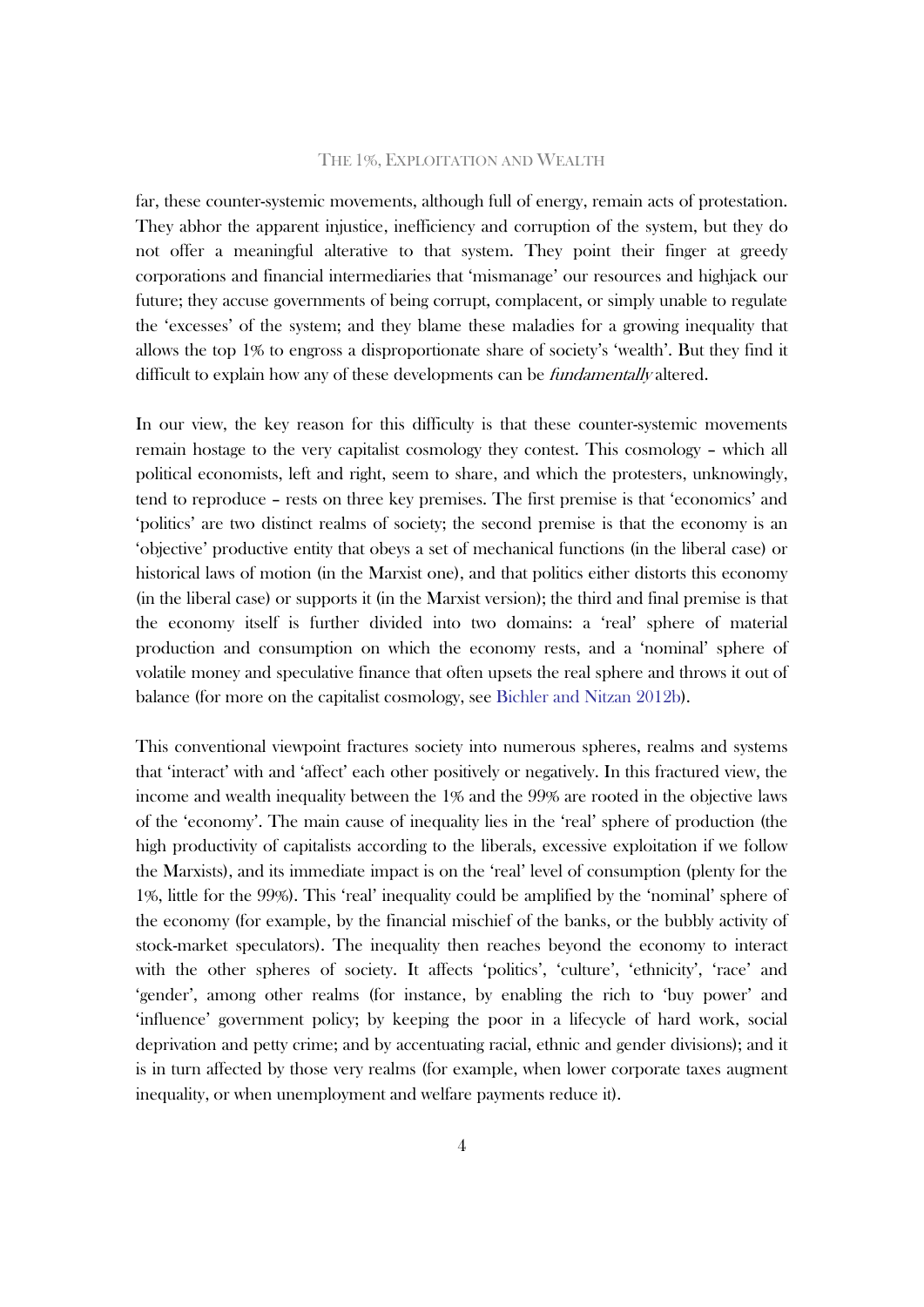If the Occupy movement wants to offer an alternative to the capitalist regime, it has to shed this fractured cosmology. Capitalism is the most universalizing mode of power, and so should be the framework that seeks to understand and negate it. In our research, we have tried to study the fabric of capitalist power, its historical evolution and multifaceted manifestations. We have shown how seemingly distinct phenomena, which the social sciences associate with separate realms of society, can be examined as part of a single totality. We have demonstrated how different processes, organizations or institutions – be they asset prices, earnings, risk, credit, leverage and mergers and acquisitions (usually classified as 'financial'); inflation, stagflation, unemployment, growth and productivity ('economic'); state, government, the army, violence, political parties, NGOs and social movements ('political); communication, public relations, advertising, propaganda, entertainment and religion ('cultural'); or wars, peace treaties, energy conflicts and superpower confrontations ('international') – all get quantified, capitalized and integrated into the megamachine of capital as power.

The quantitative manifestation of this complex megamachine is a matrix of differential income streams and asset holdings that maps the distribution of capitalist power. One of the many measures included in this matrix is the indicator that the Occupy movement has rallied against: the income and asset share of the 1%. But if we wish to use this index, we should understand it not as an 'economic' measure of 'access to resources', unequal 'standards of living' or 'distributive injustice', but as an indirect proxy for capitalist power.

We use a similar power proxy in our recent paper on 'The Asymptotes of Power' (Bichler and Nitzan 2012a). Figures 16 and 17 in the article plot the ups and downs in the income share of the top 10% of the U.S. population since the late 1920s, showing its historical Ushape and the fact that its respective peaks were recorded during the two systemic crises of the 1930s and the 2000s. This focus on the top 10% of the population is meant to highlight the power not only of dominant capital, but also of the thick 'power belt' of managers, lawyers, accountants, journalists, public officials, opinion makers and other professionals that surrounds, serves and protects the mode of power and the class that rules it. The charts also show that this broad proxy of power has been positively and tightly correlated with the 'correctional population', measured by the share of the U.S. labour force that is in prison, in jail, on probation and on parole. The paper uses this and similar correlations to suggest that, in the 1930s and again since the 2000s, the rising power of dominant capital and its power belt was predicated on increasing sabotage, rising fear and growing pains inflicted on the underlying population. If this trajectory were to continue, the paper argues,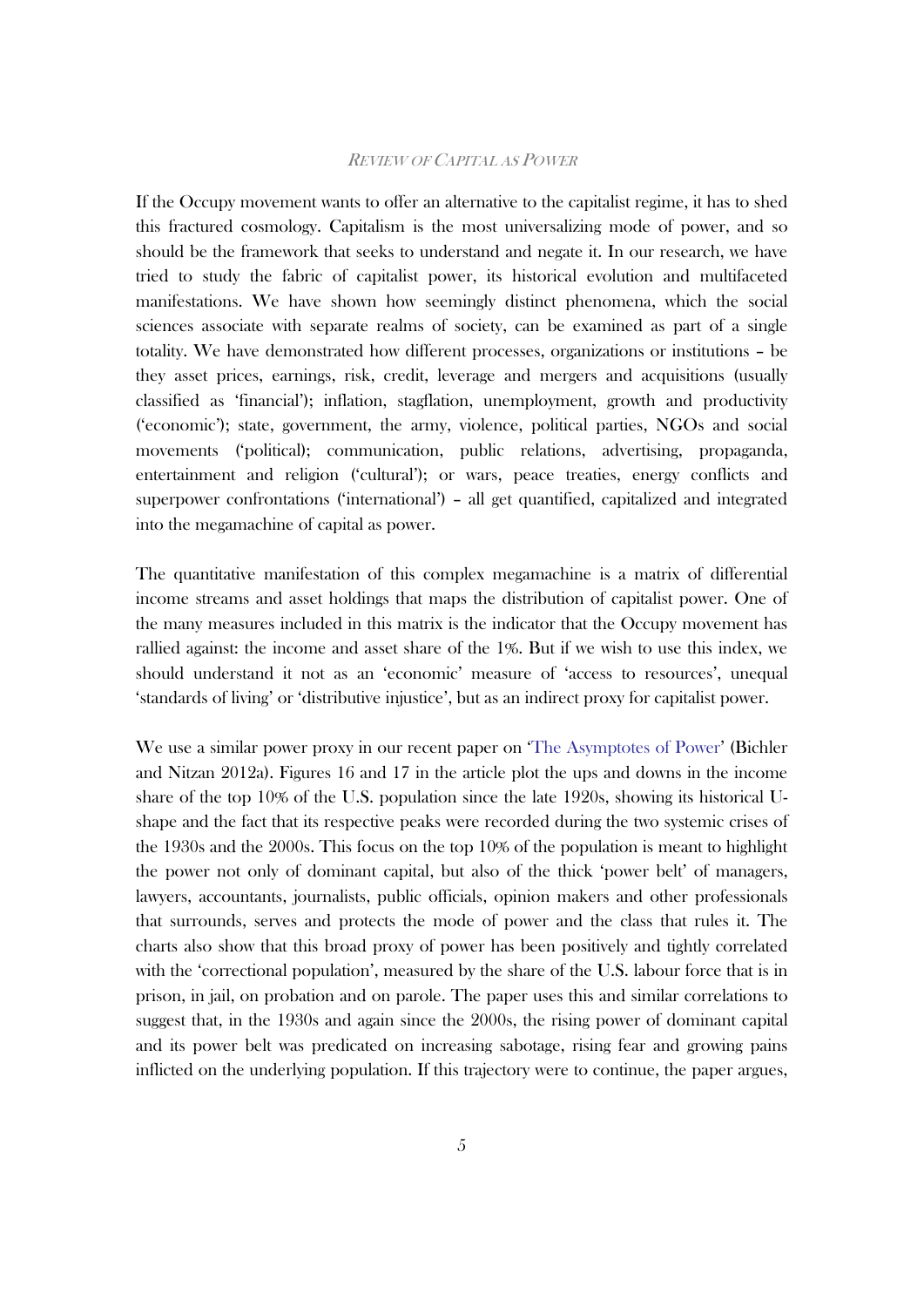capital would be pushed toward the asymptotes of its power, with untold consequences for the future of humanity.

This pronouncement, though, is no more than preliminary. The problem is that the measures and proxies we use to critique the capitalist regime, including the income shares of the top 1% and 10%, are generated by the capitalist regime itself. They are based on and drawn from a conceptual and statistical infrastructure created for capitalist purposes, mostly by capitalist organizations and the government organs and NGOs that serve them. These categories and measures work to bolster the mode of power and those who rule it, in part by concealing the very existence of this regime and hiding the identity of its masters. In order to tease out from the data what they seek to hide, we need bend the categories and reinterpret the measures – and even then, the results often highlight no more than a small fragment of the larger totality.

Obviously, this is not the way to go.

Many in the Occupy movement, particularly the anarchists, imagine a world without corporate/state organizations, nationalism, racism, institutionalized religion and other xenophobic barriers to a humane society. And as outcasts of a society besieged by all those ills, we share their aspiration for direct democracy. But we very much doubt that these goals are served by rallying against the 'Wall-Street-Washington Complex', 'financialization', 'American Imperialism' and 'the 1%'. If the Occupy movement wants to change the world, it should resist the temptation of catchy slogans and put aside worn-out theories and dogmas, and instead develop its own novel understanding of how the capitalist mode of power operates.

And that novel understanding cannot be concocted out of thin air. It needs an alternative conceptual and statistical infrastructure from which to grow, and such an infrastructure can only come from re-searching: from seeking new facts, from inventing new categories, from developing new methods of inquiry, from devising new systems of accounting and measurement and from building new theories.

In our view, the first step in that direction is an *independent*, non-academic research institute. The Occupy movement needs an autonomous organization that will theorize and empirically research the capitalist mode of power with no strings attached. Arthur Koestler titled the first volume of his autobiography *Arrow in the Blue* (1952). The 'arrow' in the title stood for political action, while the 'blue' represented contemplation and theorization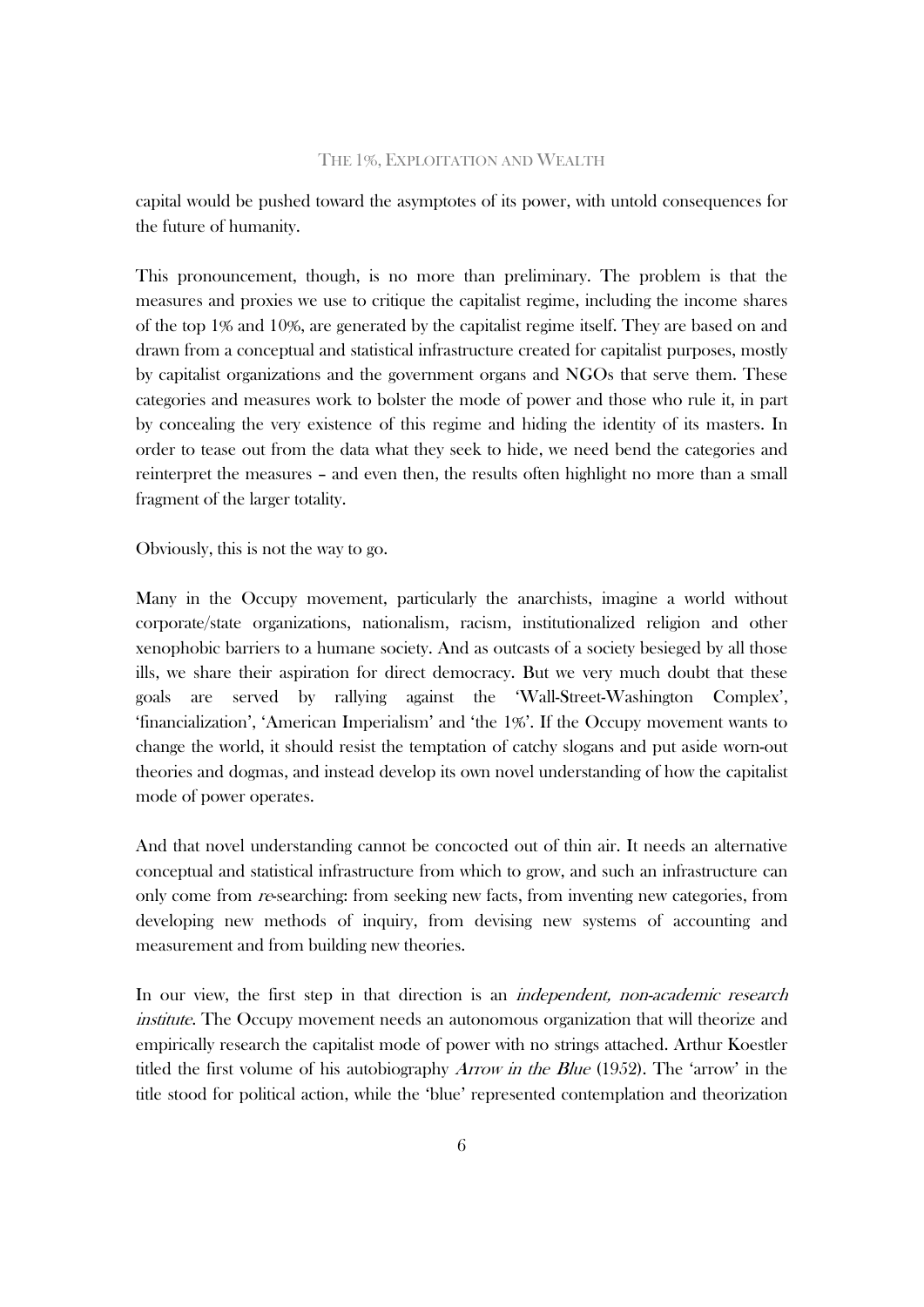– and according to Koestler, although he engaged in both, he could never engage in both at the same time. An autonomous research institute may help mitigate this problem: the institute will inform the struggle, while the struggle will raise questions for the institute to grapple with. By finding out what capitalism is, the movement might then be able to articulate what it wishes to have in its stead and how to fight for what it wants to achieve.

## 2.

Tim Di Muzio: Marxists have a number of disagreements with the capital as power framework. But it seems that one of the most prominent is that the framework eschews the labour theory of value in favour of a new power theory of value that sees accumulation not as a narrow offshoot of production, but as a broad power process. For Marxists, since exploitation is rooted in the production process and is the expropriation of surplus value, abandoning this idea means that there is no reason to struggle against capitalism, let alone a justification for democratic/socialist/communist revolution. How, then, might the capital as power framework contribute to a practical and/or philosophical justification for resistance or revolution? Furthermore, is there any relationship of exploitation in the capital as power framework? Does the concept of exploitation matter at all to your approach?

Shimshon Bichler & Jonathan Nitzan: Marx studied capitalism as a mode of production. But for him, the capitalist mode of production meant not merely a 'productive system', or even as an 'economic system', but as an entire societal regime – the regime of capital. He was interested in the underlying structure and dynamics of that regime: What brought this regime into being and made capitalists its rulers? How had this regime developed? What would come in its place? To answer these questions was to decipher the underlying *forces* that shape change and resistance to change, to discover the *mechanisms* that stabilize and transform social reality, to lay bare the rules that govern the broad contours of social action and its historical evolution. To answer these questions, in other words, was to understand the nature of *power in society*.

The secret to such an understanding, Marx argued, lies in production and, specifically, in its relationship to labour. Following Hegel, Marx saw labour as a deeply dialectical process. Labour enables human beings to discover their subjectivity and manifest their societal existence – but it is also the means through which they are being controlled by and subjugated to others. In capitalism, the worker creates goods and services, yet the capitalist uses those goods and services against their own creator. In this way, labour becomes the chief leverage of societal power – as well as the leading agent in the abolition of that power.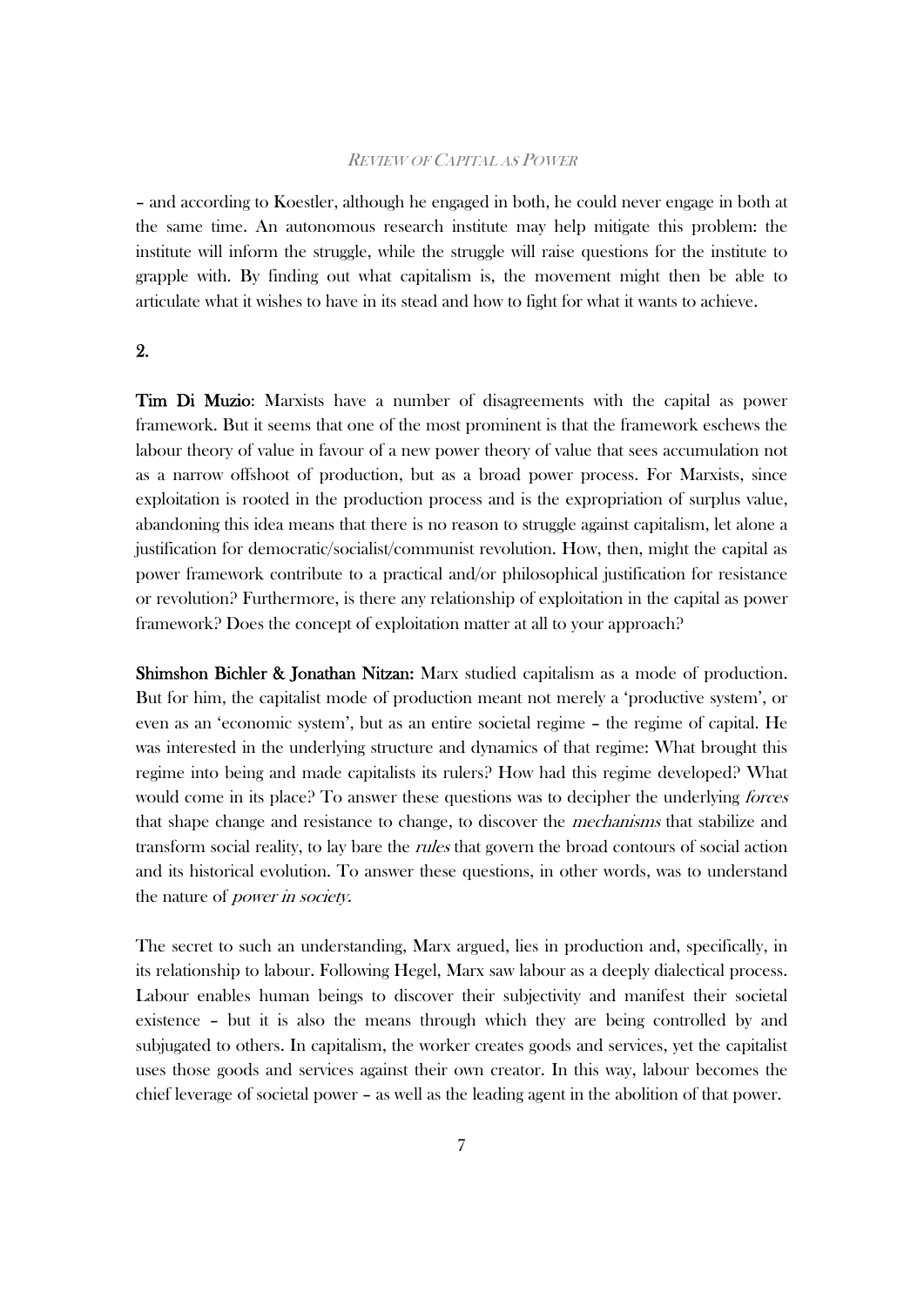According to Marx, the engine of the capitalist regime is the exploitation of industrialproductive workers. The capitalist extracts the surplus labour of these workers – which he then ploughs back into production in the form of accumulated capital with the sole purpose of extracting more surplus labour in order to accumulate more capital. The process gains momentum through incessant technical change and increasingly 'rational' means of organizing production and consumption. Industrial workers and machines get entangled in a Gordian Knot that makes them increasingly productive and profitable. The stock of capital grows in volume and value, and that growth empowers its capitalist owners, disempowers the workers and fuels the class struggle between them. Around this skeleton of industrial production, exploitation and struggle grows the political, legal and cultural fabric of capitalism. And the totality of these relationships is what Marx calls the capitalist mode of production.

Now, on the face of it, this portrayal suggests two important similarities between Marx's view and our own theory of capital as power. First, both frameworks are concerned with social power writ large. For Marx the question is how production and exploitation, organized through the process of accumulation, dictate the totality of human relations in capitalism; whereas for us the question is how power relations – including the power relations between capitalists and workers (although not the Marxist relations) – are capitalized to creorder, or create the order of, this very totality. Second, both theories see capital accumulation as the key mechanism of social power – and no more. Capital is a means of control, not an agent of creation. In and of itself, capital is barren. Societal creativity – the transformation of nature and society for the good life – is the work of productive labourers (in Marx) and of the social hologram less the capitalists and their power apparatus (in our theory).

But underneath the similarities there is also a crucial difference. For Marx, capital is logically and historically conditioned on labour, and specifically on wage labour: without wage labour, there could be no surplus value and therefore no capital and no capitalism. By contrast, in the theory of capital as power, wage labour is a critical component – but not the only critical component – in the emergence of capitalism. Furthermore, the importance of wage labour lies not in the surplus value it supposedly generates, but in its relation to the reification of force. Capitalism, our theory argues, is a system of capitalized power, and the wage contract is the institution that quantifies, commodifies and eventually helps capitalize the direct power of capitalists over workers.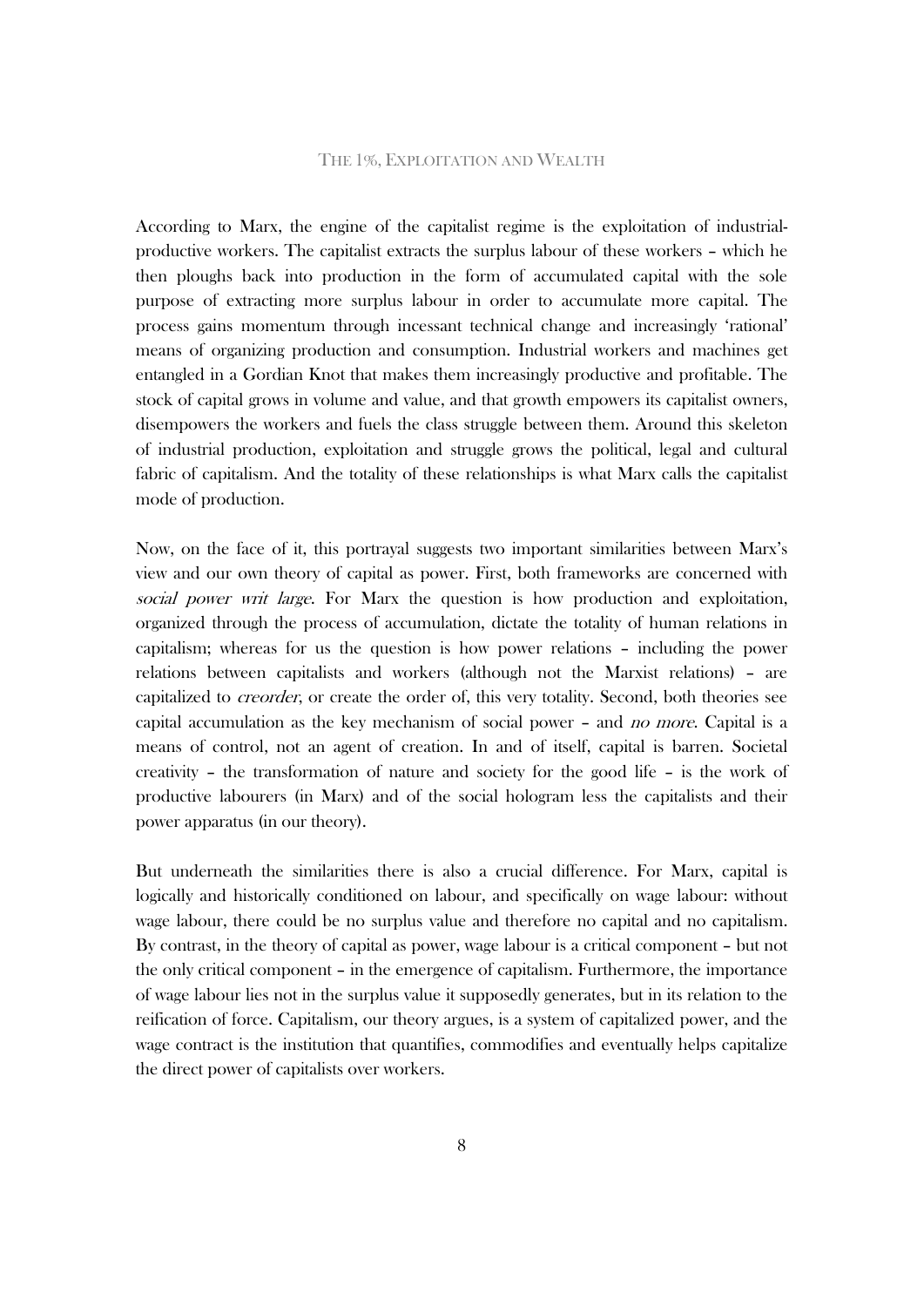During the early stages of the bourgeois revolution, the relationship between owners and workers dominated the power structure of the European bourg. The wage contract helped depersonalize and abstract this structure. By making labour a vendible commodity, it relieved owners of any responsibility for their workers beyond the daily wage, it gave workers a mobility that feudalism forbade, and it anchored both in a new morality of liberty and opportunity. The wage contract first appeared in warfare (the hired soldiers of the communes) and then in production (the 'blue nail' cloth workers), and as the institution spread, the ability of capitalists to constantly and flexibly creorder the nature and overall architecture of their power increased exponentially. The wage contract forced workers to become ever more efficient in ways that slaves and serfs could never be made to be; it helped capitalists divide and conquer workers when the latter attempted to organize and resist; and it enabled the bourgeoisie to leverage the power embedded in this new structure in their struggle to topple the feudal regime.

But the power enabled by the wage contract, although crucial in the early stages of the bourgeois revolution and still very important today, is only one aspect of capitalist power at large. Not only has the power of capitalists over workers expanded beyond the labour day and into consumption, leisure, culture and politics, but capitalist power more generally has now penetrated every corner of society, from ideology and the genetic code, to the law, politics and international relations, to the future of the environment and the very survival of humanity.

To see the crucial implications of this difference between exploitation in production and power at large, we need to examine Marx's argument more closely before returning to the theory of capital as power. The starting point is valuation. Because capitalism is a system of commodities, and because commodities – and the social groups behind them – are related through prices, any general theory of capitalism must rest on a theory of value. Marx based his own theory of value on labour time - and more specifically, on *socially necessary* abstract labour time. The exchange value of commodities, he said, depends on the average productive labour needed to make them (the socially necessary aspect), and this socially necessary labour, he continued, can be measured in universal (read abstract) units. In this way, the labour of productive workers, properly socialized and abstracted, becomes the elementary particle on which the entire logic of capitalism rests.

This quantitative aspect of the theory – i.e., its reliance on the *magnitude* of socially necessary abstract labour time – is the heart and centre of Marx's scientific socialism. Marx claimed his theory to be superior to the bourgeois alternatives, partly because it did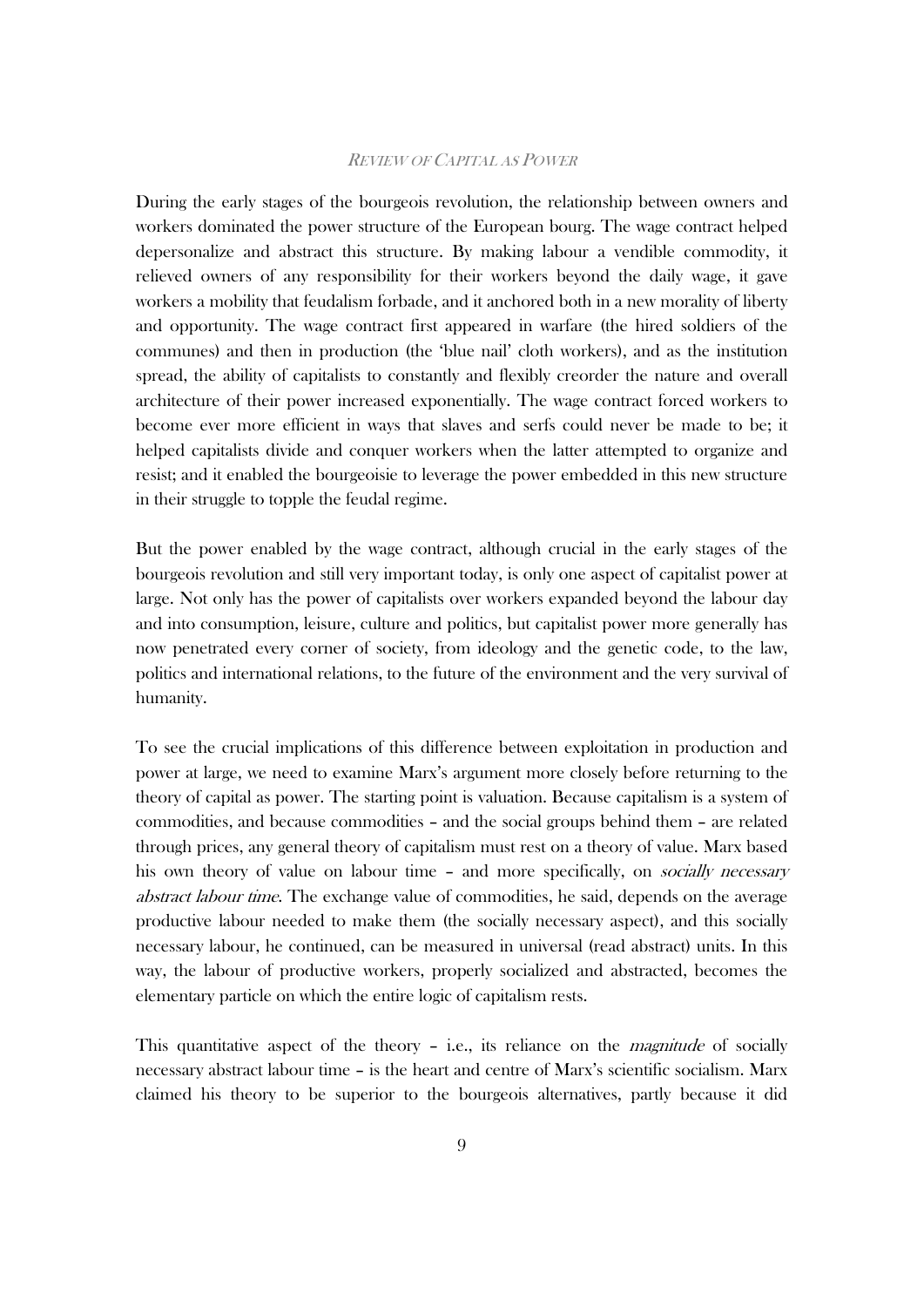something they couldn't: it *objectively* derived the rate of profit – the quantitative compass of capitalism – from the material conditions of the labour process. Prices of production, he wrote, 'are conditioned on the existence of an average rate of profit', which itself 'must be deduced out of the values of commodities. . . . Without such a deduction, an average rate of profit (and consequently a price of production of commodities), remains a vague and senseless conception' (Marx 1909, Vol. 3, pp. 185-86). The very same point was reiterated by Engels. 'These two great discoveries', he wrote, 'the materialistic conception of history and the revelation of the secret of capitalist production through surplus value, we owe to Marx. With these discoveries socialism became a science. The next thing was to work out all its details and relations' (Engels 1966, Section I).

And this is where the problem begins.

First, neither Marx nor his followers have ever been able to offer an objective way of measuring socially necessary abstract labour. This failure is crucial, since, without this elementary particle, their science is akin to physics without mass or chemistry without the periodic table: it loses its explanatory power. And the science is just half the problem. The other half is Marx's political rejection of capitalism – a system based on an unjust and contradictory process of exploitation. And here, too, there is a difficulty.

As noted, for Marx exploitation is a quantitative concept, based on units of socially necessary abstract labour. But if these abstract units cannot be shown to exist, let alone be measured, on what *scientific* grounds can one claim that capitalism is exploitative and therefore objectionable and unsustainable? Moreover, how do we decide what is socially necessary? Marx tried to solve the problem by stating that the socially necessary cost of labour power is the actual wage as dictated by the particular epoch and concrete societal context, and that surplus value is simply the remainder left when this wage is deducted from the worker's product – but this solution was dangerously circular, not to say irrefutable.

A second, related hurdle has to do with the separation between 'productive' and 'unproductive' labour. According to Marx's theory, the two types of labour are very different: productive labour produces value and surplus value, whereas unproductive labour merely consumes those values. The key difficulty here is to decide who is productive and who is not, and Marxists have found themselves having to invest much time and effort trying to sort it out. Unfortunately, most of this time and effort has been spent for naught. Contrary to common belief, 'productivity' is not a straightforward, objective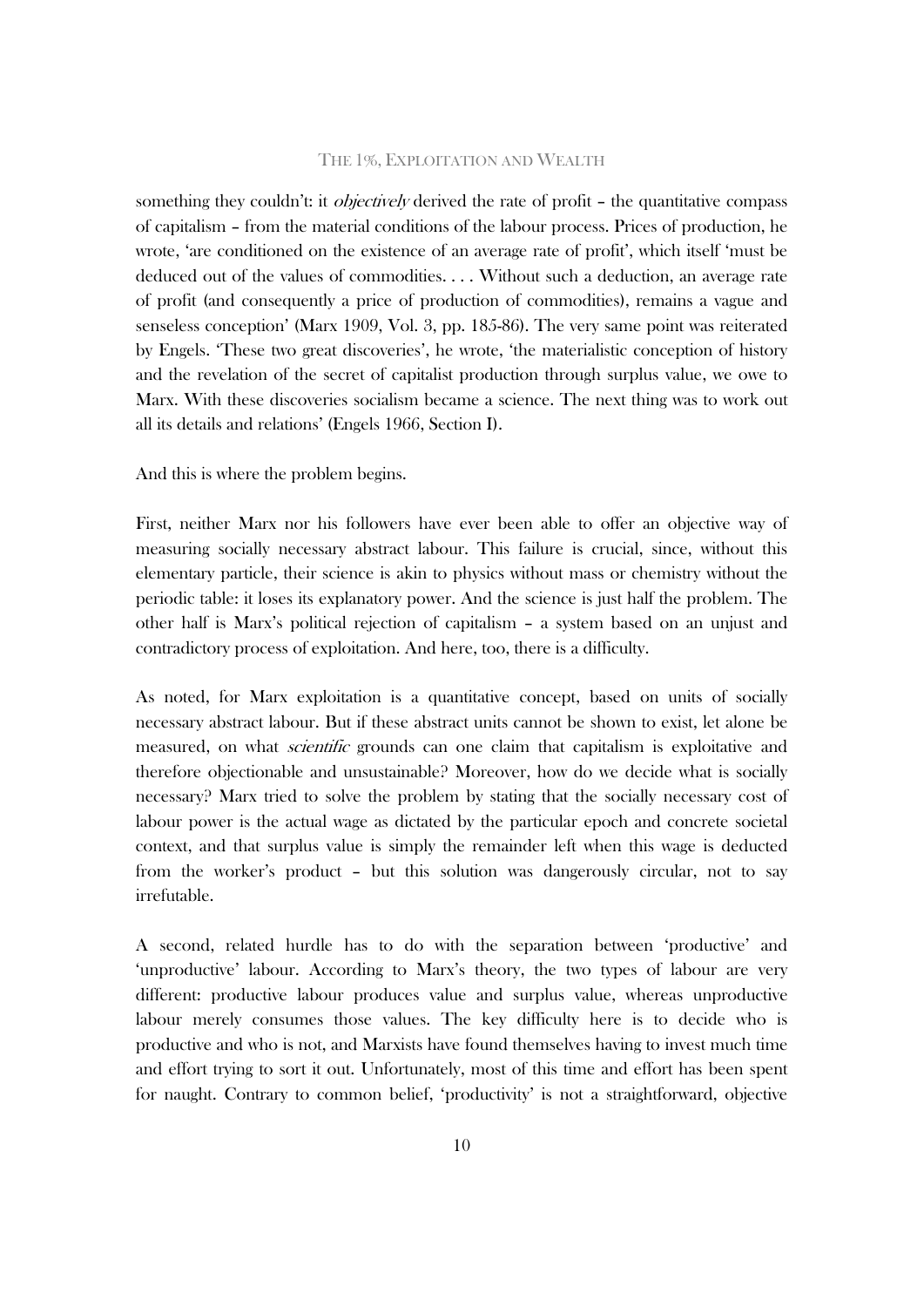concept; it is replete with highly subjective considerations, which in turn makes the entire problem theoretically insoluble and empirically intractable. Worse still, even if the productive-unproductive division were crystal clear, there would still remain the equally daunting challenge of fitting it into the broader theory.

During the twentieth century, the relationship between the so-called 'surplus using' and 'surplus producing' sectors became top-heavy, with the unproductive sector apparently growing much faster than the productive one. This development was unknown to classical Marxism, so the challenge was to develop *neo*-Marxist explanations that would sort out which sectors serve to 'offset' or 'absorb' the growing surplus, and how. Some theories concentrated on the unproductive governmental, legal and military arms of the state. Others emphasized the unproductive managerial, marketing and sales apparatuses of large corporations. And still others pointed to the growing process of 'financialization', in which banks, insurance companies, real-estate firms and other unproductive intermediaries suck in increasing chunks of surplus.<sup>1</sup>

This emphasis on surplus absorption, though, had one serious shortcoming: it endowed the shrinking productive sector with ever-greater surplus-generating capacity. To avoid this rather implausible assumption, other theorists, particularly those associated with 'cultural' or 'political' Marxism, opted for a more creative solution: they made surplus generation and absorption look more balanced simply by shifting sectors from one side of the equation to the other. One example of this fix was offered by Henry Lefebvre (1991; 2003), who made the city part of the productive base – a daring feat for which he was expelled from the French Communist Party. Another was given by Louis Althusser (1971), who, conjuring up ideas from the Frankfurt School, sorcerously moved political ideology into the productive base. In so doing, he made the state a potential partner to capital in generating surplus and accumulating capital, thus opening up a whole new field for subsequent generations of cultural and statist Marxists to capitalize on.

The chief casualty of these explanations and fixes was the labour theory of value. With no agreement on what constitutes socially necessary abstract labour time, and with no ability to

 $\overline{a}$ 

<sup>1</sup> Later on, many Marxists would switch to emphasizing the negative effects of 'financial' or 'nominal' capital, which, in their view, eviscerates and destabilizes capitalism – in contrast to 'productive' or 'real' capital', which propels it forward (albeit with plenty of contradictions). The problem with this view is that nobody knows exactly how to distinguish financial from productive capital in the first place. This difficulty never arises in our own work, which argues that there is no such thing as 'real' or 'productive' capital, and that all capital is finance – and *only* finance. This solution, though, contradicts the basic real-nominal duality that all political economists adhere to, so obviously it cannot be accepted by Marxists.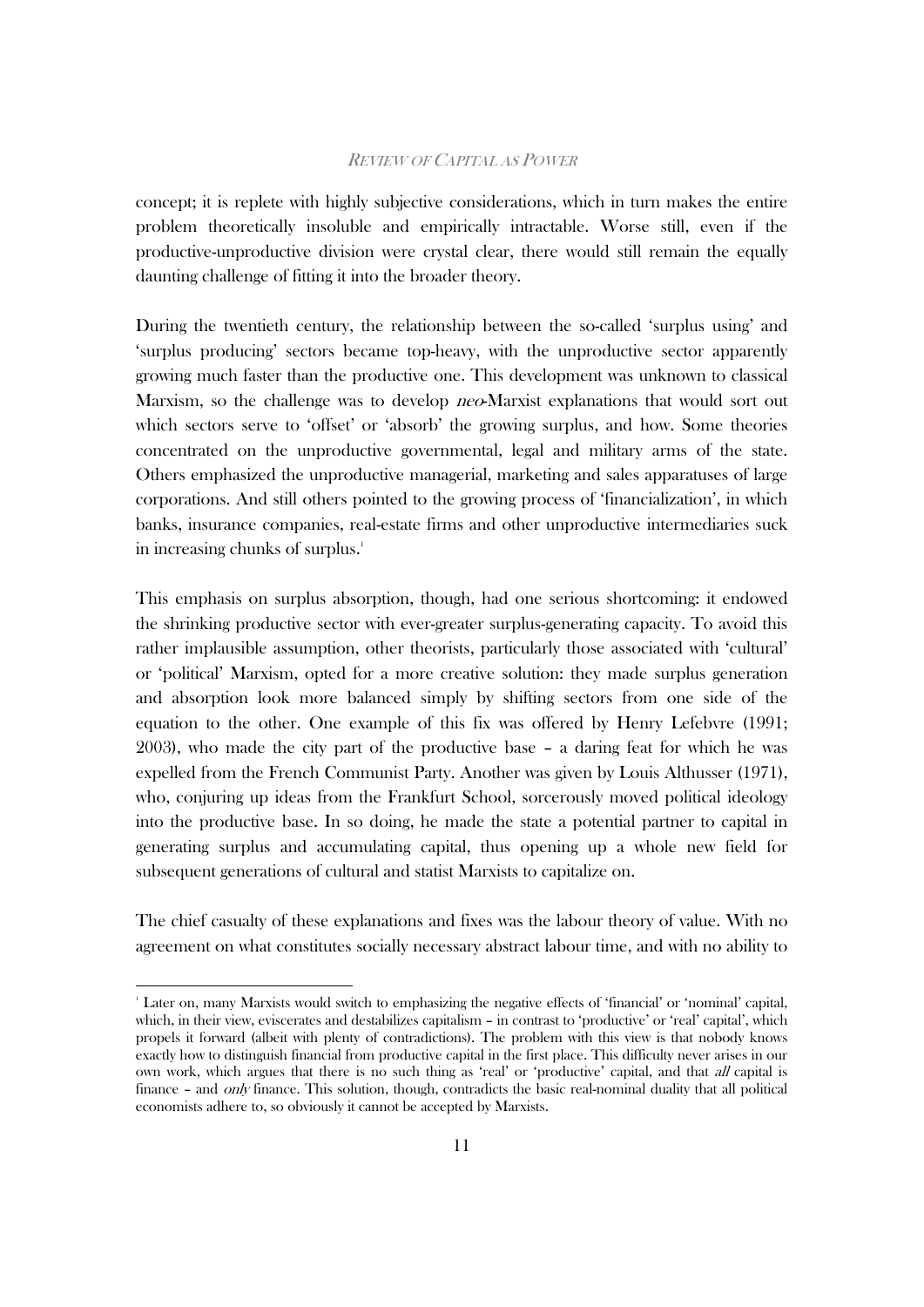decide who is productive and who is not, the scientific core of Marxism – the quantitative theory of prices, distribution and accumulation – broke down. And with the theoretical core decimated, the notion of exploitation lost its clear meaning, the capitalist laws of motion dissipated, and the logic for resisting capitalism became opaque.

This void leads us to the third problem: the broader Marxist theory of politics. According to Marx's logic, the state and the law – as well as culture, religion, international relations and globalization, among other processes – are all causally tied to and ultimately steered by the generation of value and surplus value. In the final analysis, national parties, foreign policy, regional wars and superpower conflicts – as well as their countertendencies, from protest and reform to utopias and revolutions – should all be traceable, directly or indirectly, to the productive base of economic valuation and exploitation. But are they?

Many Marxist careers have been devoted to articulating these complex dialectical derivations. But the empirical-historical evidence to substantiate these articulations is not that impressive. In the end, it is hard to discern any connection between the exploitation of productive workers in Britain in the 1950s and the country's foreign policy in Iran; between the changing rate of exploitation in twentieth-century South Africa and the institution and dissolution of Apartheid; or between the rate of exploitation in contemporary Chinese manufacturing and government prosecution of religious sects – particularly when the rate of exploitation itself is not only unknown, but unknowable.

We need to remember that Marx fashioned his theory of value after the liberal version of David Ricardo. Ricardo's theory, conceived during the first half of the nineteenth century, reflected the early stages of European industrialization, when capitalists were still struggling to shape and control their emerging regime. At the time, it seemed reasonable to associate the soaring profitability and accumulation of factory owners with the explosive expansion of their industrial activity and the horrendous conditions enforced on their industrial workers. But this emphasis that led Marx to base his own value theory on 'industrial exploitation' is historically bounded: what seemed obvious in Victorian England started to look increasingly out of sync in the twentieth century and became practically irrelevant in the twenty-first; it is grossly insufficient if not utterly misleading for understanding contemporary capital accumulation; and it is a dangerous starting point for developing noncapitalist, democratic alternatives.

And here we come to the fourth and final difficulty: the class struggle. If we follow Marx and anchor this struggle in the underlying notions of production and exploitation, we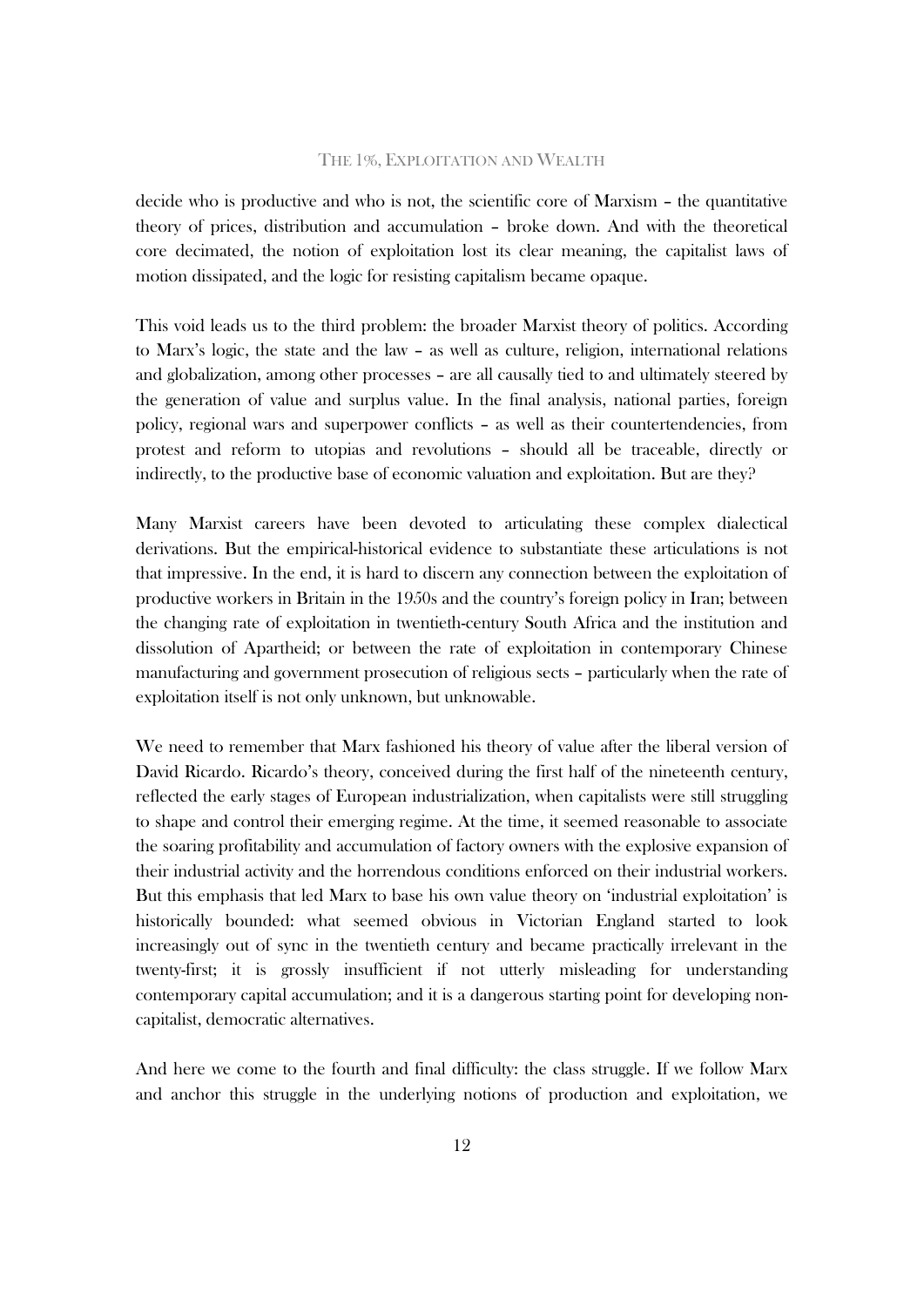inevitably end up with a narrow clash between the owners of the 'means of production' and their 'productive' workers – while the rest of the population, classified as 'unproductive', is pushed to the sidelines. This understanding of the class struggle was a keystone of many twentieth-century revolutions – from the Russian and the Chinese to the Cuban and the Cambodian. Resistance to capitalism and capitalists excited the followers of these revolutions, while socialist dogma assisted their liberation struggles, solidified their national identity and helped their initial industrialization. But soon enough, the socialist projects faltered, inflicting incalculable costs on the underlying population.

Marxists often blame those failures on unfortunate 'mistakes', adverse 'externalities' and the 'special circumstances' that enabled gang leaders such as Stalin, Mao and Pol Pot to hijack the revolutions. But there was also a deeper, systemic flaw that Marxists, understandably, prefer to ignore: the revolutionaries relied on an *inadequate theory of* value. In Cambodia, for example, the Khmer Rouge turned their society upside down on the premise that the labour of city dwellers was largely unproductive. Cambodian society, they said, would be better off if its urban population were to be relocated, en masse, to the agricultural countryside, where it would become productive and create value instead of just consuming it (Samphan 1976; Mackey 2011). A similar template was followed by the Soviet Union, China and other socialist experiments, where assumptions about the 'creation of value' underpinned massive forced relocations and grandiose 'productive' projects that ended up killing millions and subjugating the rest to ruthless tyrannies. (According to Solzhenitsyn (1974), in the Soviet Union surplus and growth were generated by and benchmarked on the simple labour of the abstract Gulag.)

All of this serves to suggest that capitalism cannot be effectively resisted, let alone replaced, if we misunderstand what it means and how it operates. Protest and revolution occur for many different reasons – all mediated by notions of justice and dignity, the sense of having nothing to lose or something to gain, the image of an alternative and the confidence of achieving it. This complexity, although recognized by Marxists, can be linked to their theory only from the outside. For Marx, the bearer of revolution is the 'productive' working class. And yet, in the twentieth century, industrial labourers were often conservative and indifferent, and sometimes hostile, to revolutionary change. Can this failure be attributed entirely to 'false consciousness' – or might the fault lie in the very definition of 'productive workers' as a class and in the labour theory of value that makes this class the vanguard of progress? And then, what are we to make of the many uprisings and revolts spearheaded by students (from May 1968 to the present Occupy movement), veterans (Europe after WWI), women (from Argentina to Nigeria), the 'homeless middle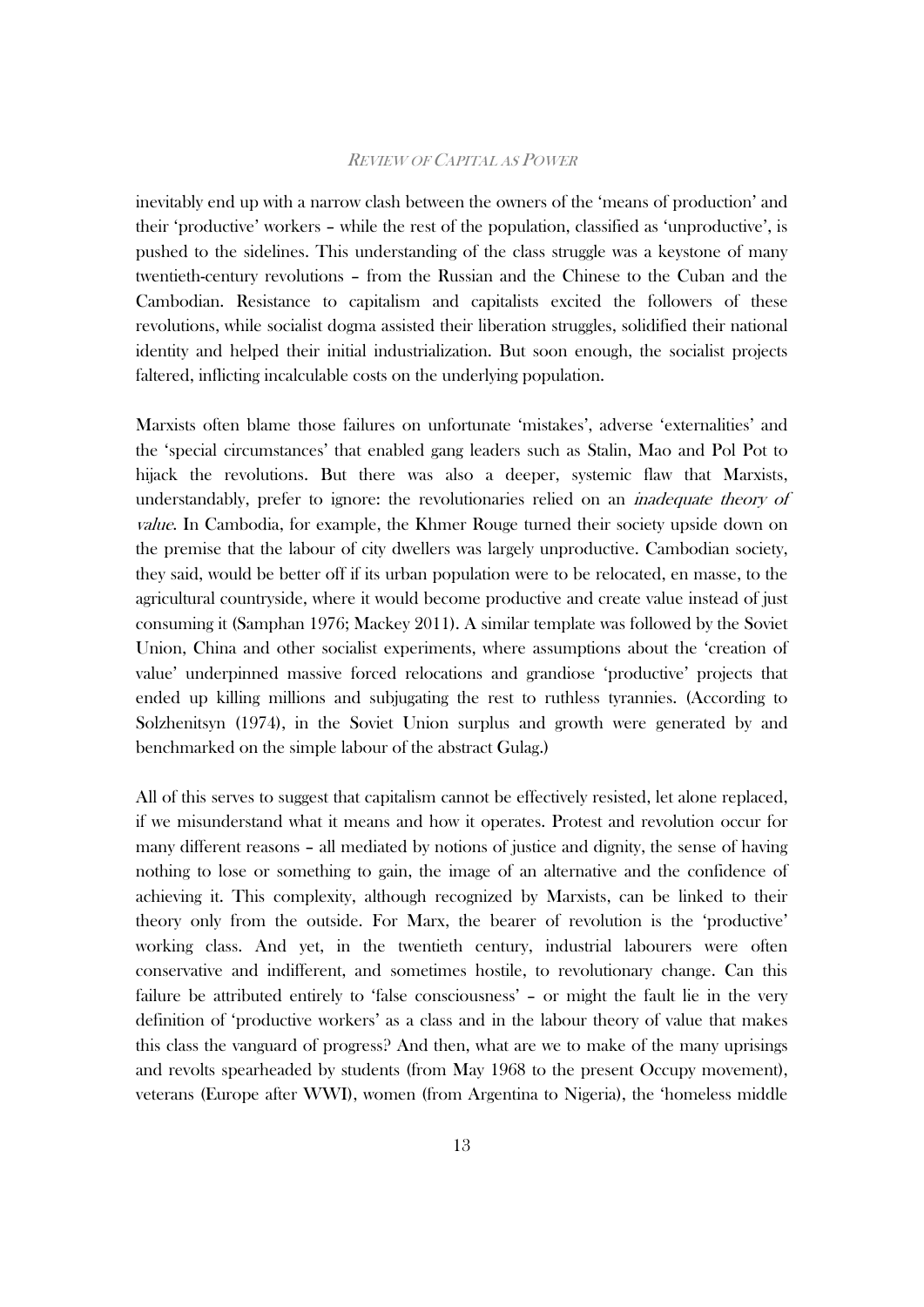class' (Israel), civil-right activists (from Northern Ireland to the United States), peasants (from France to Mexico), blacks (from Haiti to South Africa) and the 'unproductive' marginalized masses (from the dawn of capitalism to the Arab Spring), to give a few examples? Are these all the roundabout consequences and derivatives of the class struggle between productive workers and capitalists – or do we need to rethink the meaning of classes in capitalism?

The theory of capital as power helps us transcend the narrow confines of the so-called industrial class struggle. Capitalism, it argues, is a system of quantified power, synthesized and creordered through the ever more encompassing ritual of differential capitalization. The power of capitalists over production and labour certainly is a significant aspect of this system – but it is merely one aspect of many, and not necessarily the most important one at that. Every power process that affects expected earnings, risk or the normal rate of return can be capitalized, and whatever gets capitalized becomes a facet of capital. The importance of any of these power processes – be they in production, consumption, culture, public policy, religion, war, the natural environment, or genetic engineering, to name a few – should be determined not a priori, but based on their relative contribution to capitalization.

In Marx's theory, real capital – and the resistance to that capital – is to be found in the productive factories of the industrial sector. Finance in this framework is 'fictitious' capital, a distinct nominal realm that lives off, absorbs and distorts the surplus generated in production. The theory of capital as power is completely different. Finance, it argues, is not a separate addendum to capital, but the only capital. All capital – whether we call it General Electric, Omnicom, JPMorgan Chase, the Government Pension Investment Fund of Japan, or the China Investment Corporation – is financial and only financial. Finance is the brain and nerve centre of the capitalist megamachine, a matrix whose *raison d'être* is to automate human beings and sacrifice humanity to the Moloch of power. Unlike Marx's capitalist mode of production, whose built-in kill switch ascertains not only the system's eventual demise but also its replacement by a better, socialist society, the capitalist mode of power does not have a pre-determined path. As we have tried to show in 'The Asymptotes of Power' (Bichler and Nitzan 2012a), capitalist power certainly has limits. But transcending those limits neither is automatic nor does it guarantee a better society. It can lead to socialism or barbarism – as well as to other forms of social existence, and even to the annihilation of society altogether.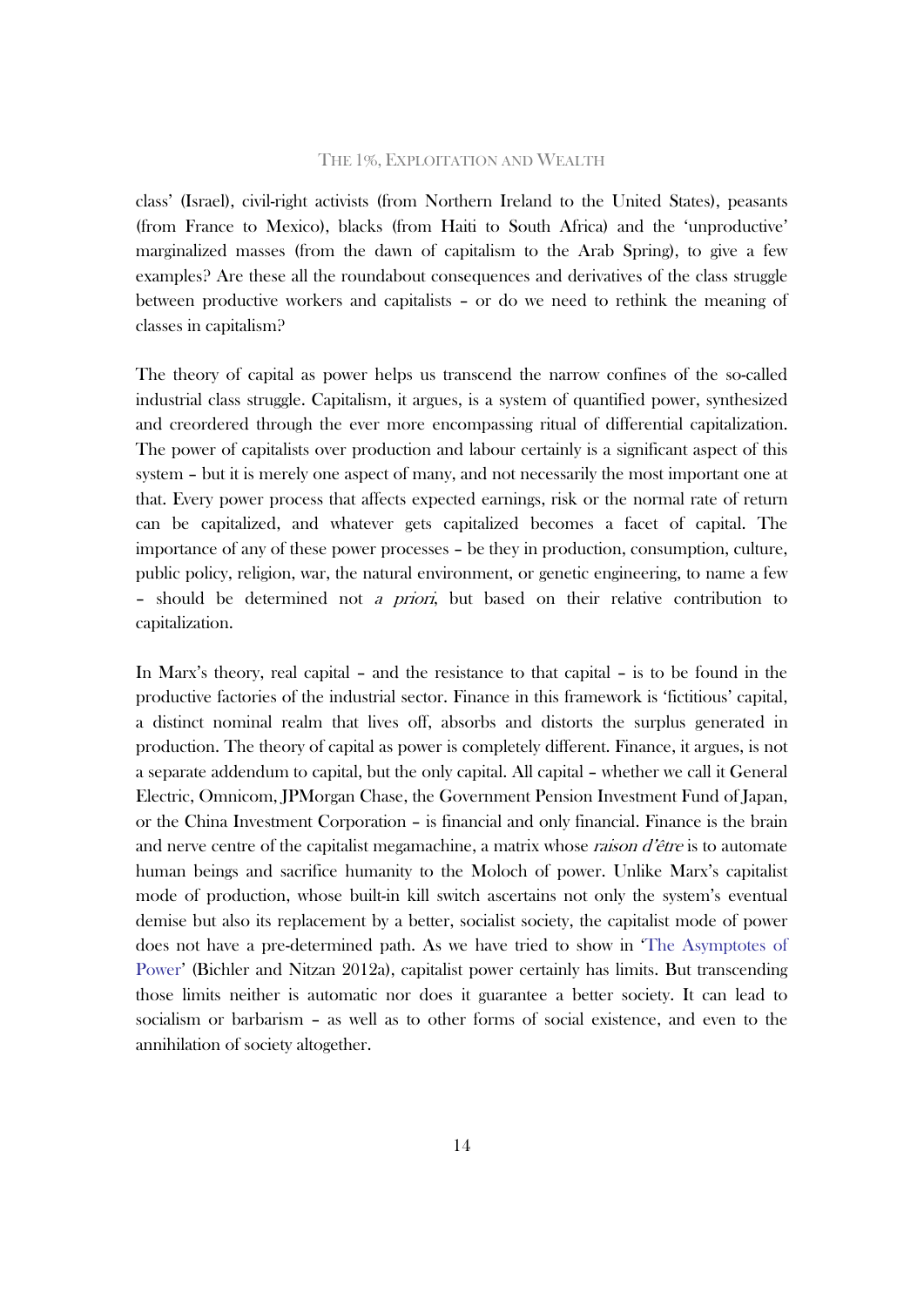In our view, the all-encompassing drive of capitalist power and the open-ended nature of its alternatives constitute a much deeper reason to abolish capitalism than mere exploitation does. These features mean, first, that the potential bearers of this radical transformation are not only industrial workers, but humanity as a whole; and second, that the outcome of this effort will depend not on historical laws of motion, but on understanding the concrete challenges of capital as power and on being able to negate them by creordering a humane, democratic alternative.

## 3.

Tim Di Muzio: In the annals of political economy, debates on the origins of 'wealth' loom large. How might the capital as power framework intervene in these debates, particularly given the gross disparity of compensation in the world and the right-wing justifications for the appropriation of income and wealth? Are investors and those charged with investing and managing their money really wealth and job creators and more productive than their counterparts in the working class?

Shimshon Bichler & Jonathan Nitzan: References to wealth are as ancient as class society. In every mode of power, the rulers command material resources that they use for various purposes, from self-glorification and conspicuous consumption to productive projects and destructive war-making. Throughout much of history, the possession of wealth was limited to a narrow stratum of society, and it is only with capitalism that the concept has gained wider appeal. Instead of the exclusive wealth of a few, political economists started to talk about the wider 'wealth of nations', a fuzzy concept that economists would subsequently replace by the seemingly more accurate 'gross domestic product' and the 'standard of living'.

The key to this liberal 'wealth' is the capital stock. In economic parlance, both mainstream and Marxist, capital denotes 'productive capacity'. This capacity can take different forms. It can appear as plant and equipment (for example, a GM factory); as structures (the head office of Mitsubishi); as natural resources (the oil of Saudi Arabia); as human bodies (the workers of the United States); or as knowledge (the inventions and innovation of GE). But regardless of its form, the essence is always the same: an ability to create goods and services that generate utility (in the liberal version) or use value (in the Marxist one).

Our own view is very different. Capital, we argue, is not productive capacity but commodified power. As a legal ownership construct symbolized in financial terms, capital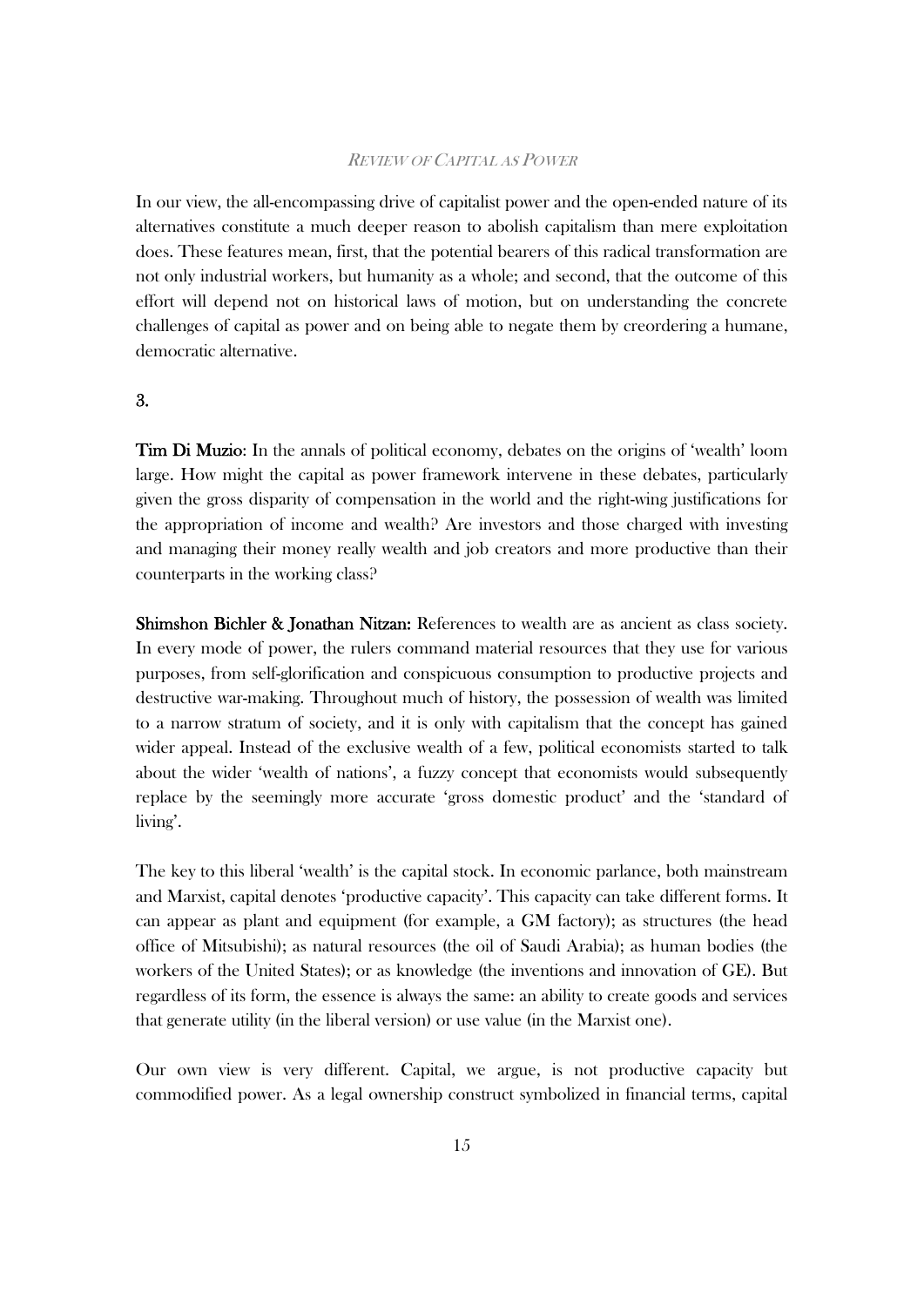stands outside the process of production. It has no role in industry, broadly understood, and it therefore cannot create jobs or output, by definition. If anything, the impact of capital on these categories is entirely negative. In order for capital to accumulate, its owners have to strategically sabotage, restrict and inhibit the creative faculties of humanity below their full potential. This suppression serves to augment the wealth of those who administer it, but the increase is entirely redistributional; it is achieved by curtailing the wellbeing of others, as well as of society at large.

To understand the problem with the conventional view, we need to go back to the Europe of the eighteenth and nineteenth centuries. During that period, a totally new phenomenon appeared on the historical scene: growth. Until that time, the per-capita levels of production and consumption and the so-called standard of living (however measured) changed very slowly, if at all. There were occasional increases, but these were usually offset by subsequent decreases. Life expectancy, health, energy use and caloric intake, to mention a few key indicators, fluctuated within fairly narrow bounds. And for as long as this stable pattern persisted – which means for much of human history and prehistory – distribution was a matter of conflict and power: for some to have more, others had to have less.

This imperative was removed with the emergence of growth. The early signs of this growth appeared in the budding European bourgs in the first half of the second millennium CE. But for a few hundred years, little of this growth spread to the predominantly feudal landscape, where inertia and stagnation prevailed. It was only in the eighteenth century that growth started to gather momentum and gain the attention of theorists and ideologues; and it was only in the nineteenth century that it became a defining moment of human affairs – first in Europe and then in the world as a whole.

This change had a profound effect on the nature of redistribution. While society had previously moved in a closed loop, now the skies were the limit. It seemed that, for the first time ever, it was possible for everyone to have more – or at least for some to have more without others having less. And this possibility has kept theorists and ideologues debating the question ever since: who 'deserves' to get which piece of the growing 'pie'?

The answers, almost invariably, are anchored in production. Before the eighteenth century, the ruling classes justified distribution mostly by religion: different social groups were said to receive whatever the gods wanted them to have. But with the appearance of growth, the justification changed. The secular-scientific revolution introduced a new mechanical cosmology, and the classical political economists – the new theorists of society – fashioned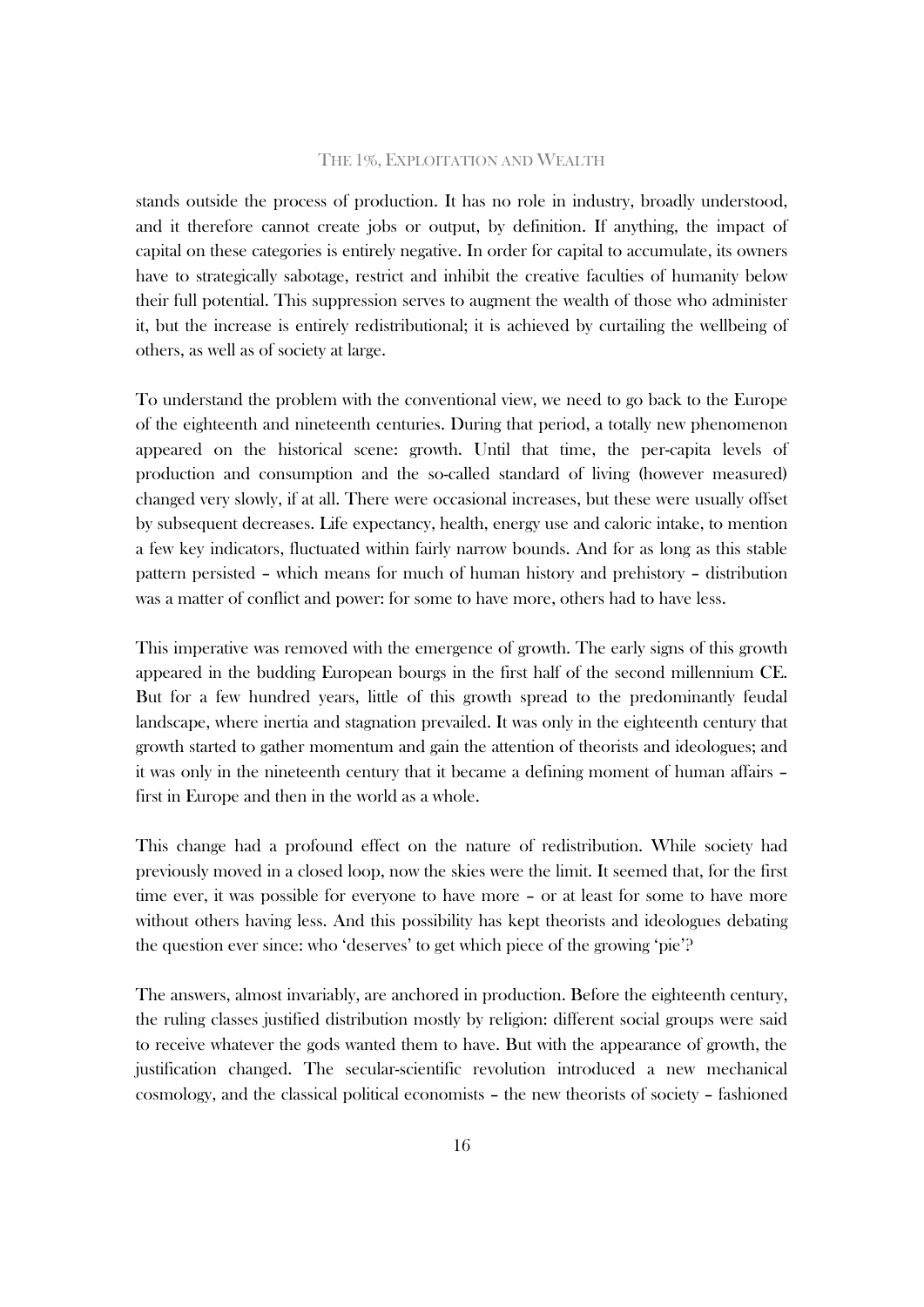their explanations along similar lines. Matter can change its form but it always retains its mass, and the same law of conservation applies to society. The only way to increase output – or what Adam Smith called the 'wealth of nations' – the political economists argued, is for the different social classes to increase their 'productive' inputs. And with philosopher John Locke asserting that people have the right to own what they produce, the road was open to tying distribution to productivity.

During the eighteenth century, the struggle between the rising bourgeoisie and the declining nobility pit Adam Smith against the Physiocrats. The Physiocrats, who spoke for the nobility, argued that the source of all productivity lay in agriculture, whereas Smith, who represented the bourgeoisie, suggested that productivity was increasingly coming from manufacturing. The two theories helped explain rent and wages, but they got stuck when it came to profit. The difficulty arose because the early political economists thought that there were only two factors of production – labour and land – and that capital was merely an auxiliary that did not possess intrinsic productivity and therefore did not deserve an income. But if so, whence did profit come?

There were many attempts to answer this question. Some, like Nassau Senior (1836), argued that capitalists are compensated for their 'abstinence' while their capital is tied in production. Others, such as Alfred Marshall (1920), thought that profit compensates capitalists for the time they 'wait' until their capital returns. And still others, such as Herbert Spencer (1904), William Sumner (1920; 1963) and Ayn Rand (1966), took a more biological path, claiming that profit was due to the superior human traits of capitalists. But it was only in the early twentieth century that profit was put on the solid footing of productivity. The breakthrough came with J. B. Clark (1899), who declared that capital was not a mere accessory, but a full-fledged factor of production, on par with labour and land. Each factor of production, he maintained, has its own productivity; and under conditions of perfect competition, the owners of these factors – capitalists, workers and rentiers – each receive an income proportionate to the marginal productivity of the factor they own.

It should be mentioned that neither Clark nor his successors ever demonstrated this correspondence between productivity and income, and for a simple reason: productivity is not a knowable, let alone a quantifiable, attribute or trait. This failure, though, didn't bother the theorists in the least. On the contrary, it gave them a carte blanche to draw wherever conclusions they felt appropriate. Logically, the theorists should have proceeded from productivity to income. For example, to explain the very high profit-to-wage ratio, they should have first measured the relative marginal productivities of capitalists and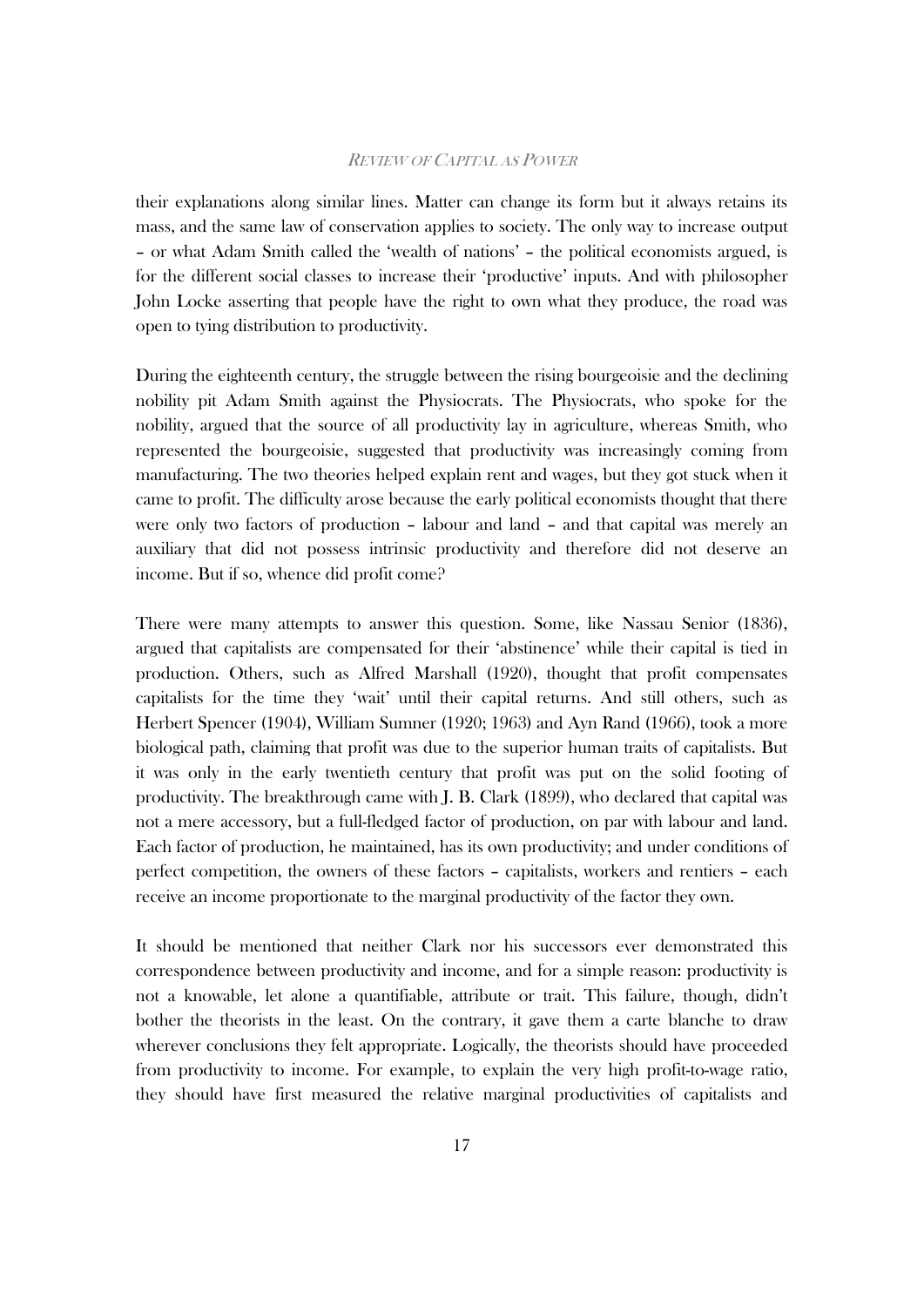workers and then demonstrated that the latter measure was equal to the former. But since productivity in general and marginal productivity in particular cannot be known, the theorists have made it a habit to go in reverse. Their practice, from day one, has been to claim that the high profit-to-wage ratio proves that capitalists contribute that much more than workers. . . .

And this reverse template has been exploited to the fullest. Whereas Clark spoke of three factors of production, his successors have extended the list significantly, if not infinitely. First they divided and subdivided each factor, so that we can have as many different types of 'capital', 'labour' and 'land' as we wish. Then, they invented brand new factors – from 'technology' to 'organization' to 'knowledge', 'symbols', 'culture', 'social networks', 'education', 'training', 'innovation, 'risk taking', 'entrepreneurship' and 'arbitrage'. Supposedly, these newly concocted factors are all endowed with their own distinct productivities, all accurately revealed – or so we are told – by the incomes of their alleged owners. We say 'alleged' because, in many cases, the identity of the owners is not entirely clear (who possesses 'knowledge', who owns 'organization' and who is the proprietor of 'culture'?) But these questions too haven't unsettled the income-by-productivity experts. On the contrary, they gave them additional room to manoeuvre. For example, when the earnings of a corporation, a group of workers or a even a whole country seem to 'exceed' (or 'fall short of') what is implied by the first-tier inputs of labour, land or capital, the pundits conjure up the contributions of second-tier inputs such 'technology' (Microsoft is said to be knowledge-rich, whereas Sears isn't, hence Microsoft's higher income), 'entrepreneurship' (software analysts take initiative while miners don't, hence the former's higher wages), or 'risk' (Germany was willing to take it while Italy wasn't, hence Germany's higher growth rate). Go prove otherwise.

And that isn't the end of the story. Having succeeded in elevating capital from an auxiliary to a full-fledged factor of production, economists have decided to take the next logical step and declare that *every* factor of production is capital. The idea was first floated by Irving Fisher more than a century ago (1896). Capital, he argued, is not a 'special' commodity. In fact, any commodity, observed as a 'stock' at a give point in time, is capital. Fisher was still thinking in traditional economic terms, so his examples were drawn mostly from the tangible process of production. But his successors were no longer so hindered, and they have gradually imposed the concept on more and more social entities. Consequently, we are now enriched by 'social capital' (Hanifan 1916) 'human capital' (Becker 1964), 'symbolic capital' (Bourdieu 1984) and 'cultural capital' (Bourdieu 1986), among other capitals – as well as by an endless list of derivatives, from 'academic capital', to 'intellectual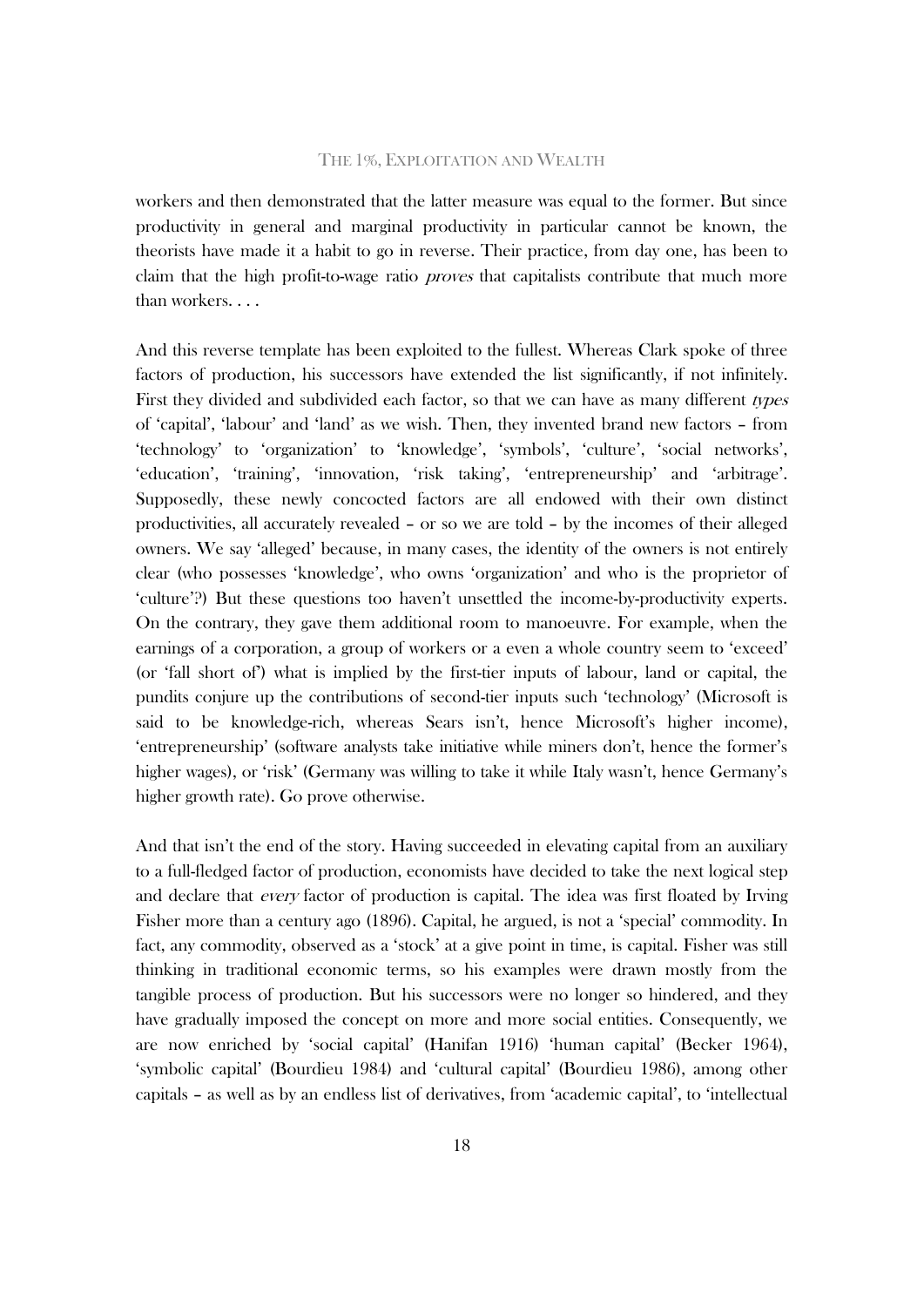capital', 'knowledge capital', 'innovation capital', 'public capital', 'religious capital', 'military capital' and 'risk capital'. Nowadays, there seems to be no entity that the word 'capital' cannot easily suffix. And by extension, everyone – from big billionaires and asset managers, to state officials and professionals, to unionized workers, day labours, scientists, artists, homemakers, retirees, the unemployed, criminals and the insane – is an 'investor'. These 'investors' all advance their capital, making it contribute to production in their quest for the highest possible return in income.

Now, in this fantasy world, the claim that capitalists 'create' our jobs and 'augment' our wealth is a tautology. Since everything is capital, everyone is a capitalist and productivity is equal to earnings, it follows that the capitalists who profit the most are also those who 'contribute' the most. They 'generate' most of the jobs, 'produce' most of the innovations and 'add' most of the wealth. And the fascinating thing is that the bulk of humanity readily accepts this irrefutable dogma. In a recent global poll of 12,000 adults in 23 countries, roughly half the respondents thought that the rich 'deserve' their wealth, and only a quarter strongly disagreed with that statement (GlobeScan 2012). The distressing thing about these polls is not only the distribution of their answers, but the fact that the queries they pose are taken as self-explanatory. In order to agree or disagree that the rich deserve their income, one needs a prior benchmark of 'fair income'. And for most people, this benchmark, whether they know it or not, is J. B. Clark's productivity theory of distribution – the notion that everyone, rich or poor, should get in income what they 'contribute' in production – even when such contributions are unknowable and indeed indistinguishable in the first place.

Marxists avoid this tautological trap, but only superficially. As we have seen, they reject the mainstream theory of distribution and instead offer their own Marxist 'production function' in which the only productive agent is labour and in which all other income derives from the exploitation of productive workers. But this argument is still very much anchored in production – and as we have suggested earlier, it, too, runs into logical contradictions and empirical dead ends.<sup>2</sup>

The solution, we argue in our work, is to think of distribution not as a derivative of production, but as a manifestation of organized power. Society is like a giant hologram of

l

<sup>2</sup> For the application of this production function to the distribution of income in the Soviet Bloc, see Djilas' The New Class (1957). In his Cancer Ward (1968), Solzhenitsyn describes how this production function was used to justify the inequality of income and privileges between the Soviet nomenklatura and the country's productive workers.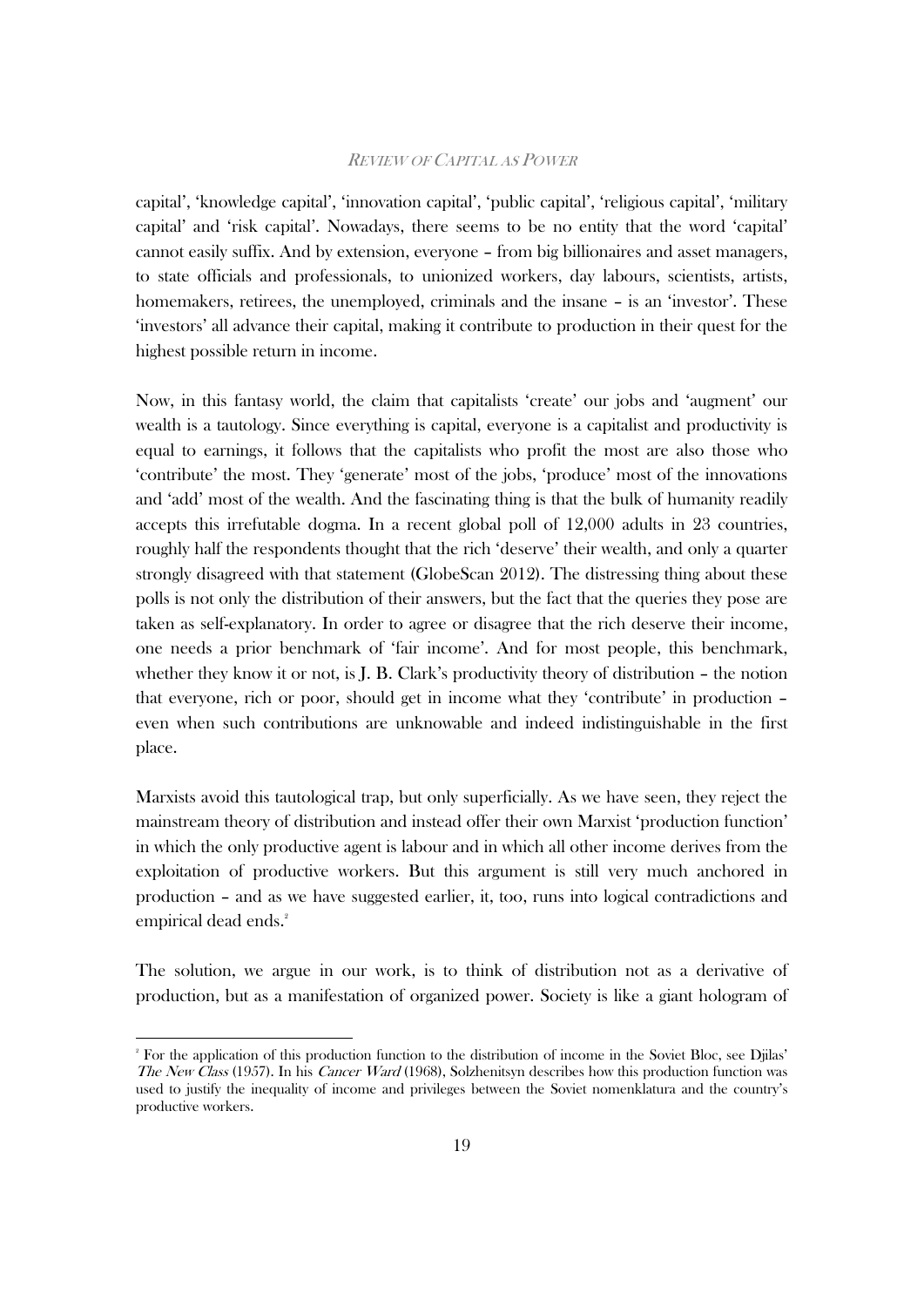conflicting impulses. The productive dimensions of this hologram are integrated, coordinated and cooperative. Every creative endeavour of humanity resonates with all others, and this systemic resonance makes it impossible to speak of separate 'factors of production', let alone of their distinct 'productive contributions'. Jobs, production and wellbeing are created not by this or that factor, but by the *resonating totality* of societal creativity. However, in capitalism, the productive dimension of the hologram is subjugated to the logic of capital as power. Capitalist owners manifest their power by imposing – or threatening to impose – dissonance on the resonating structure of production. And it is this strategic sabotage, rather than capitalists' alleged contribution, that is measured by their differential income and assets.

## References

- Althusser, Louis. 1971. Ideology and Ideological State Apparatuses (Notes Towards an Investigation). Translated from the French by Ben Brewster. In Lenin and Philosophy and Other Essays, edited by L. Althusser. New York and London: Monthly Review Press, pp. 127-186.
- Becker, Gary Stanley. 1964. Human Capital. A Theoretical and Empirical Analysis, with Special Reference to Education. New York: National Bureau of Economic Research; distributed by Columbia University Press.
- Bichler, Shimshon, and Jonathan Nitzan. 2012a. The Asymptotes of Power. Real-World Economics Review (60, June): 18-53.
- Bichler, Shimshon, and Jonathan Nitzan. 2012b. Capital as Power. Philosophers for Change, May 29.
- Bohm, David. 1980. *Wholeness and the Implicate Order*. London: Routledge & Kegan Paul Ltd.
- Bohm, David, and David F. Peat. 1987. Science, Order, and Creativity. London: Bantham Books.
- Bourdieu, Pierre. 1984. Distinction. A Social Critique of the Judgement of Taste. Cambridge, Mass.: Harvard University Press.
- Bourdieu, Pierre. 1986. The Forms of Capital. In Handbook of Theory and Research for the Sociology of Education, edited by J. G. Richardson. New York: Greenwood Press, pp. 241-258.
- Castoriadis, Cornelius. 1987. The Imaginary Institution of Society. Cambridge: The MIT Press.
- Clark, John Bates. 1899. [1965]. The Distribution of Wealth. New York: Augustus M. Kelley.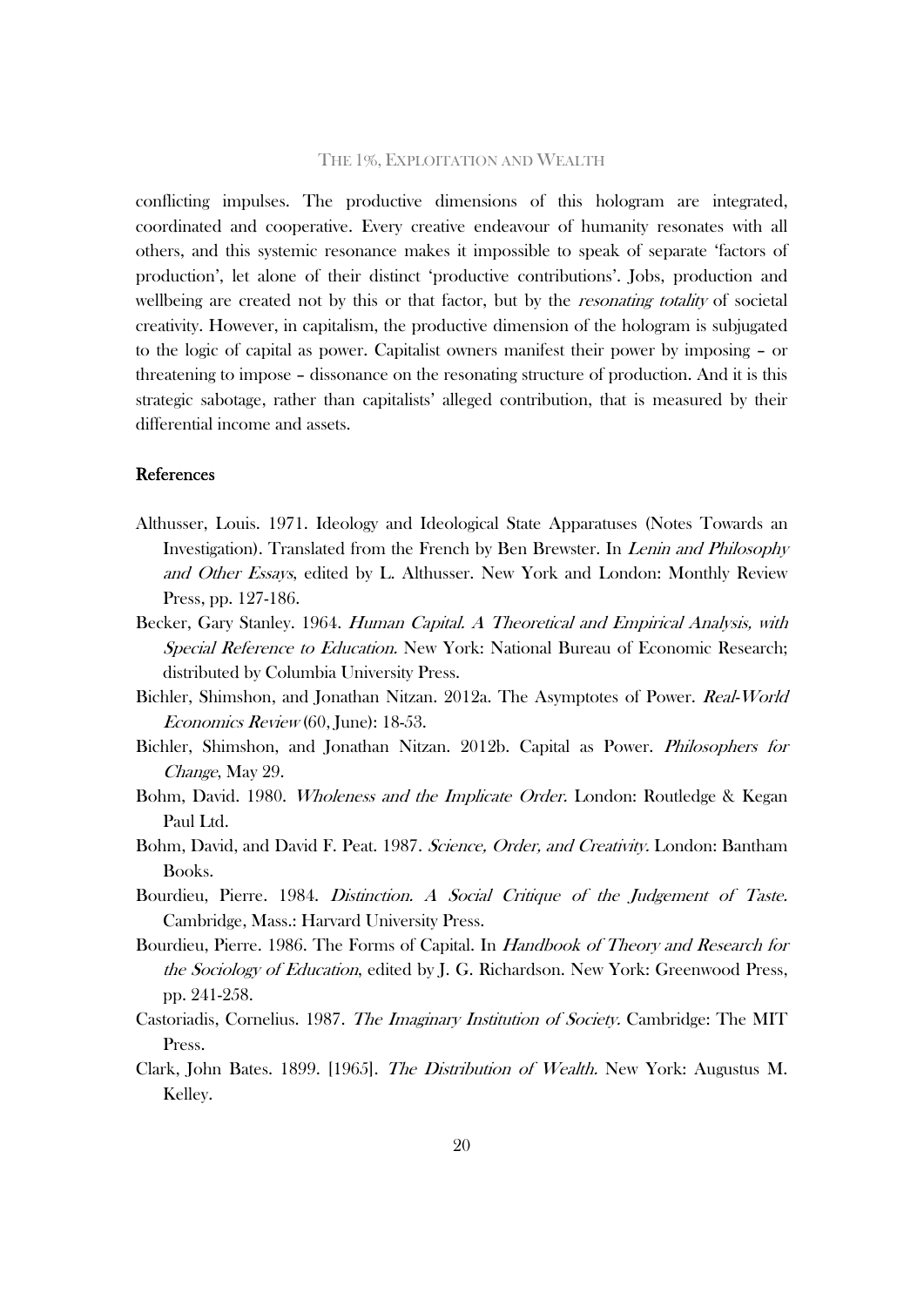- Djilas, Milovan. 1957. *The New Class. An Analysis of the Communist System*. New York: Praeger.
- Engels, Friedrich. 1966. Herr Eugen Dühring's Revolution in Science (Anti-Dühring). Translated by Emile Burns; Edited by C. P. Dutt. New York: International Publishers.

Fisher, Irving. 1896. What is Capital? The Economic Journal 6 (24, December): 509-534.

- GlobeScan. 2012. Public Remains Concerned Over Wealth Inequalities: Global Pole. http://www.globescan.com/84-press-releases-2012/220-public-remains-concerned-overwealth-inequalities-global-poll.html.
- Hanifan, Lyda Judson. 1916. The Rural School Community Center. Annals of the American Academi of Political and Social Science (67): 130-138.
- Koestler, Arthur. 1952. Arrow in the Blue, An Autobiography. London: Collins with H. Hamilton.
- Lefebvre, Henri. 1991. The Production of Space. Translated by Donald Nicholson-Smith. Oxford, UK and Cambridge, Mass.: Blackwell.
- Lefebvre, Henri. 2003. *The Urban Revolution*. Translated by Robert Bononno. Foreword by Neil Smith. Minneapolis: University of Minnesota Press (originally published in French in 1970).
- Mackey, Robert. 2011. The Economist Behind the Khmer Rouge. The New York Times, June 27.
- Marshall, Alfred. 1920. Principles of Economics. An Introductory Volume. 8th ed. London: Macmillan.
- Marx, Karl. 1909. Capital. A Critique of Political Economy. 3 vols. Chicago: Charles H. Kerr & Company.
- Rand, Ayn. 1966. Capitalism. The Unknown Ideal. New York: New American Library.
- Samphan, Khieu. 1976. Underdevelopment in Cambodia. Indochina Chronicle (September-November): 1-28.
- Senior, Nassau. 1836. [1938]. An Outline of the Science of Political Economy. London: Allen & Unwin.
- Solzhenitsyn, Aleksandr Isaevich. 1968. Cancer Ward. Translated from the Russian by Nicholas Bethell and David Burg. London and Sydney: Bodley Head.
- Solzhenitsyn, Aleksandr Isaevich. 1974. The Gulag Archipelago, 1918-1956. An Experiment in Literary Investigation. 1st Perennial Library ed. 3 vols. New York: Harper & Row.
- Spencer, Herbert. 1904. An Autobiography. New York: D. Appleton.
- Sumner, William Graham. 1920. What Social Classes Owe to Each Other. With an introduction by Albert Galloway Keller. New York: Harper & Brothers.